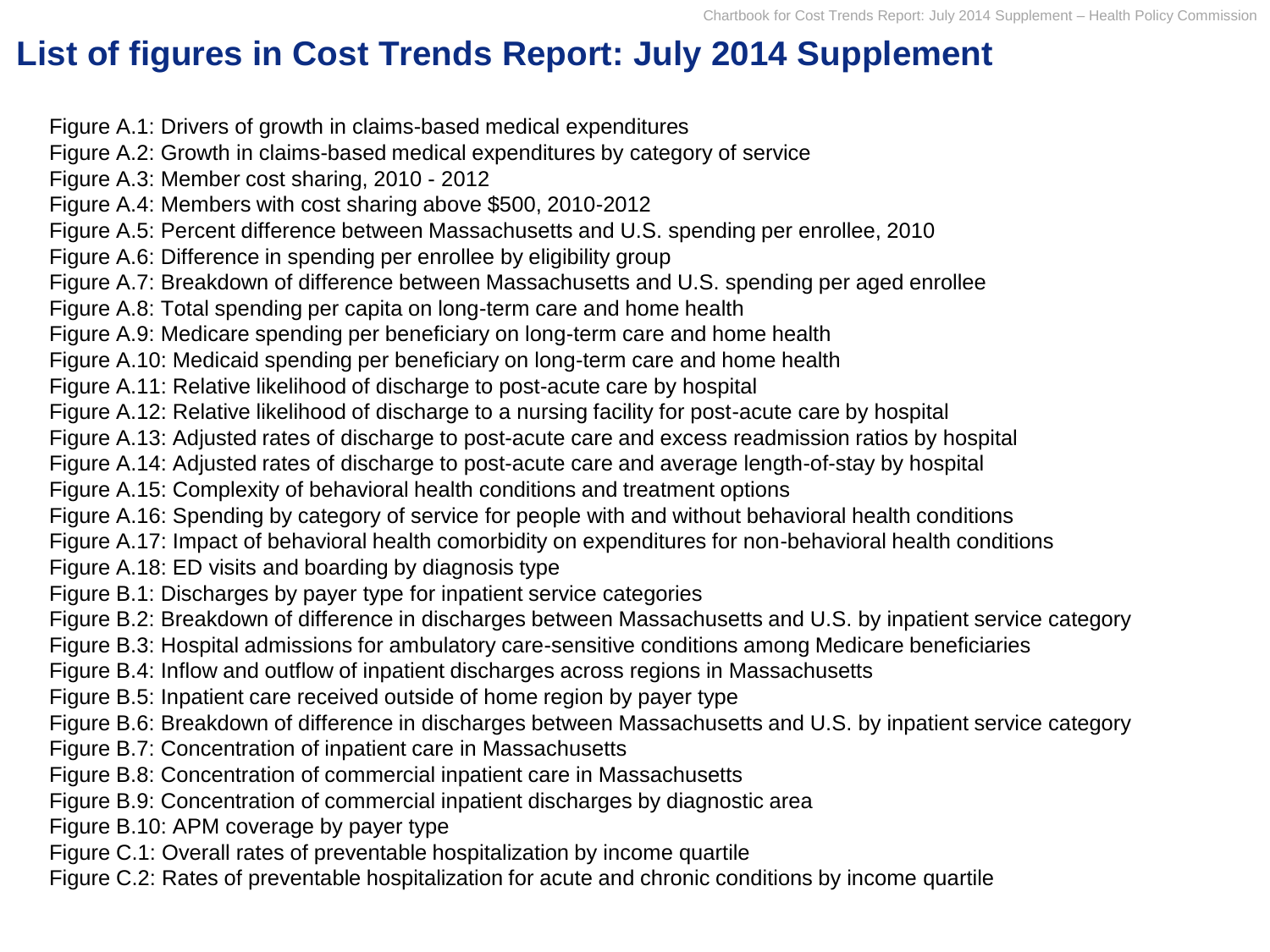# **Figure A.1: Drivers of growth in claims-based medical expenditures in Massachusetts**

Percent annual growth in claims-based medical expenditures<sup>\*</sup>, 2010-2012



**<sup>\*</sup>** Analysis is based on a sample that consists of claims submitted by the three largest commercial payers – Blue Cross Blue Shield of Massachusetts (BCBS), Harvard Pilgrim Health Care (HPHC), and Tufts Health Plan (THP) – representing 66 percent of commercially insured lives. Claims-based medical expenditure measure excludes pharmacy spending and payments made outside the claims system (such as shared savings, pay-for-performance, and capitation payments). **SOURCE**: HPC analysis of the All-Payer Claims Database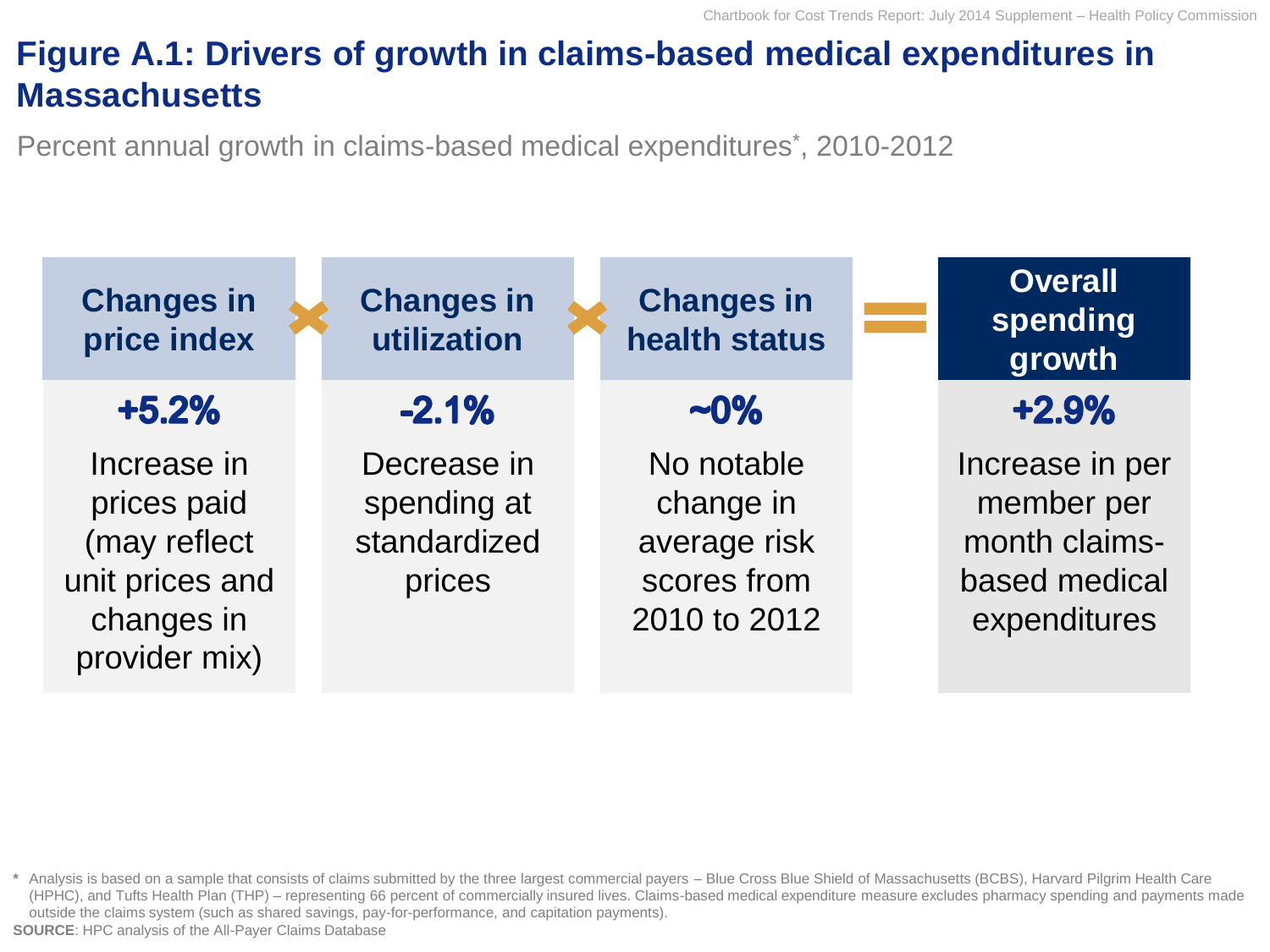# **Figure A.2: Growth in claims-based medical expenditures by category of service**

Percent annual growth rate and percent of total growth in claims-based medical expenditures<sup>\*</sup>, 2010-2012

| Categories<br>of service <sup>t</sup>      | PMPM by category |       | Compound<br>annual<br>growth rate | Percent of<br>total growth,<br>2010-2012 |  |
|--------------------------------------------|------------------|-------|-----------------------------------|------------------------------------------|--|
|                                            |                  | \$350 | 2.9%                              | 100%                                     |  |
| Inpatient                                  | \$330<br>\$85    | \$90  | 3.1%                              | 27%                                      |  |
|                                            | \$55             | \$64  | $7.7\%$                           | 45%                                      |  |
| Outpatient                                 | \$5              | \$5   | 4.2%                              | 2%                                       |  |
| <b>Other Institutional</b><br>Professional | \$131            | \$137 | 2.3%                              | 31%                                      |  |
| Lab/X-Ray                                  | \$54             | \$53  | $-1.0%$                           | $-5%$                                    |  |
|                                            | 2010             | 2012  |                                   |                                          |  |

**\*** Analysis is based on a sample that consists of claims submitted by the three largest commercial payers – Blue Cross Blue Shield of Massachusetts (BCBS), Harvard Pilgrim Health Care (HPHC), and Tufts Health Plan (THP) – representing 66 percent of commercially insured lives. Claims-based medical expenditure measure excludes pharmacy spending and payments made outside the claims system (such as shared savings, pay-for-performance, and capitation payments).

**†** For detailed definitions of categories of service, see CHIA and HPC publication "Massachusetts Commercial Medical Care Spending: Findings from the All-Payer Claims Database." Lab/x-ray category includes professional services associated with laboratory and imaging. **SOURCE**: All-Payers Claims Database; HPC and CHIA analysis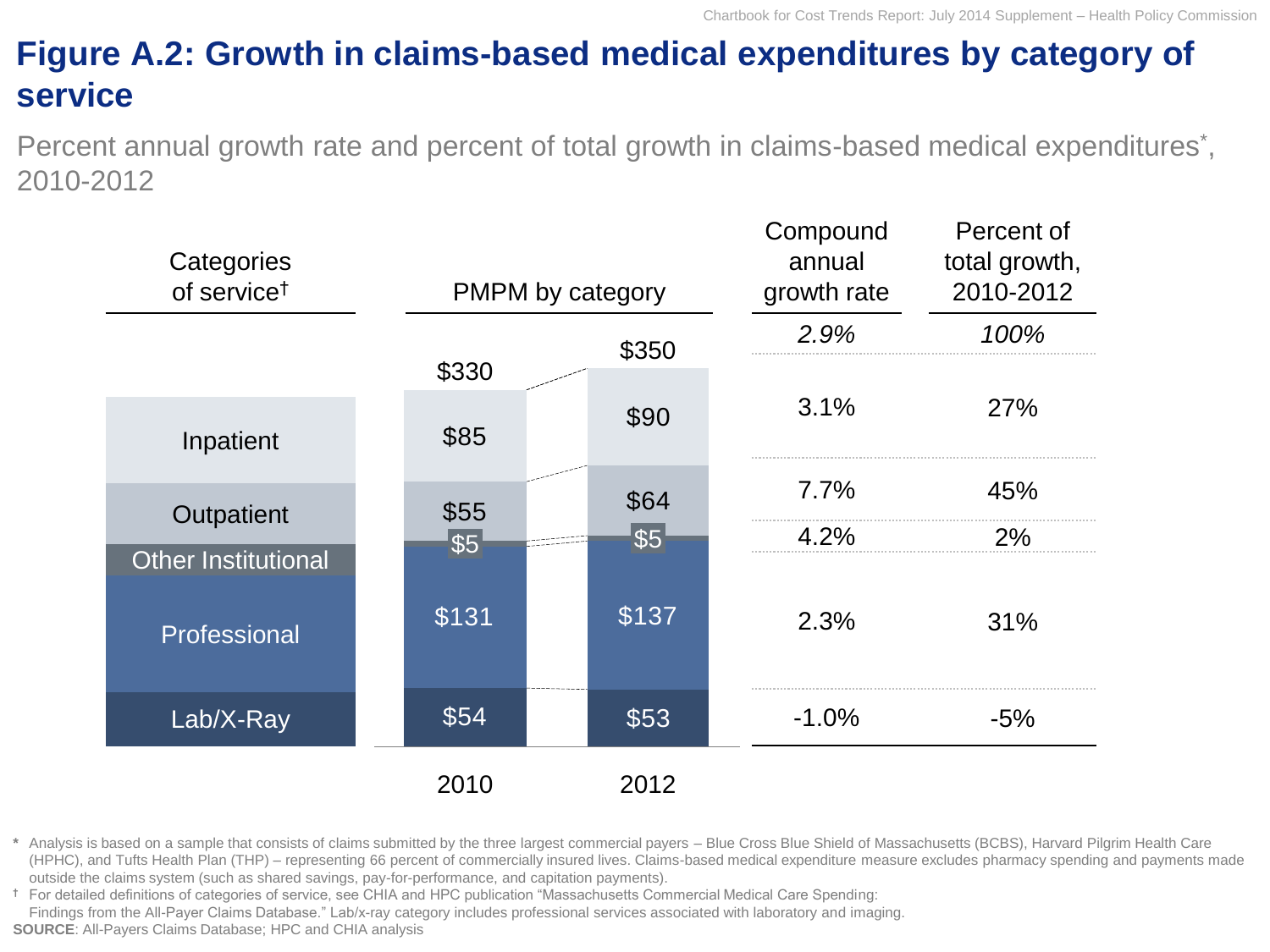## **Figure A.3: Member cost sharing, 2010-2012**

Out-of-pocket spending on cost sharing\* as percent of total claims-based medical expenditures†



**\*** Out-of-pocket spending includes cost-sharing (co-payments, co-insurance, and deductibles) for medical services covered by by commercial insurance. Pharmacy spending and services paid for outside of the insurance claims system are not included.

**†** Analysis is based on a sample that consists of claims submitted by the three largest commercial payers – Blue Cross Blue Shield of Massachusetts (BCBS), Harvard Pilgrim Health Care (HPHC), and Tufts Health Plan (THP) – representing 66 percent of commercially insured lives. Claims-based medical expenditure measure excludes pharmacy spending and payments made outside the claims system (such as shared savings, pay-for-performance, and capitation payments).

**SOURCE**: All-Payers Claims Database; HPC and CHIA analysis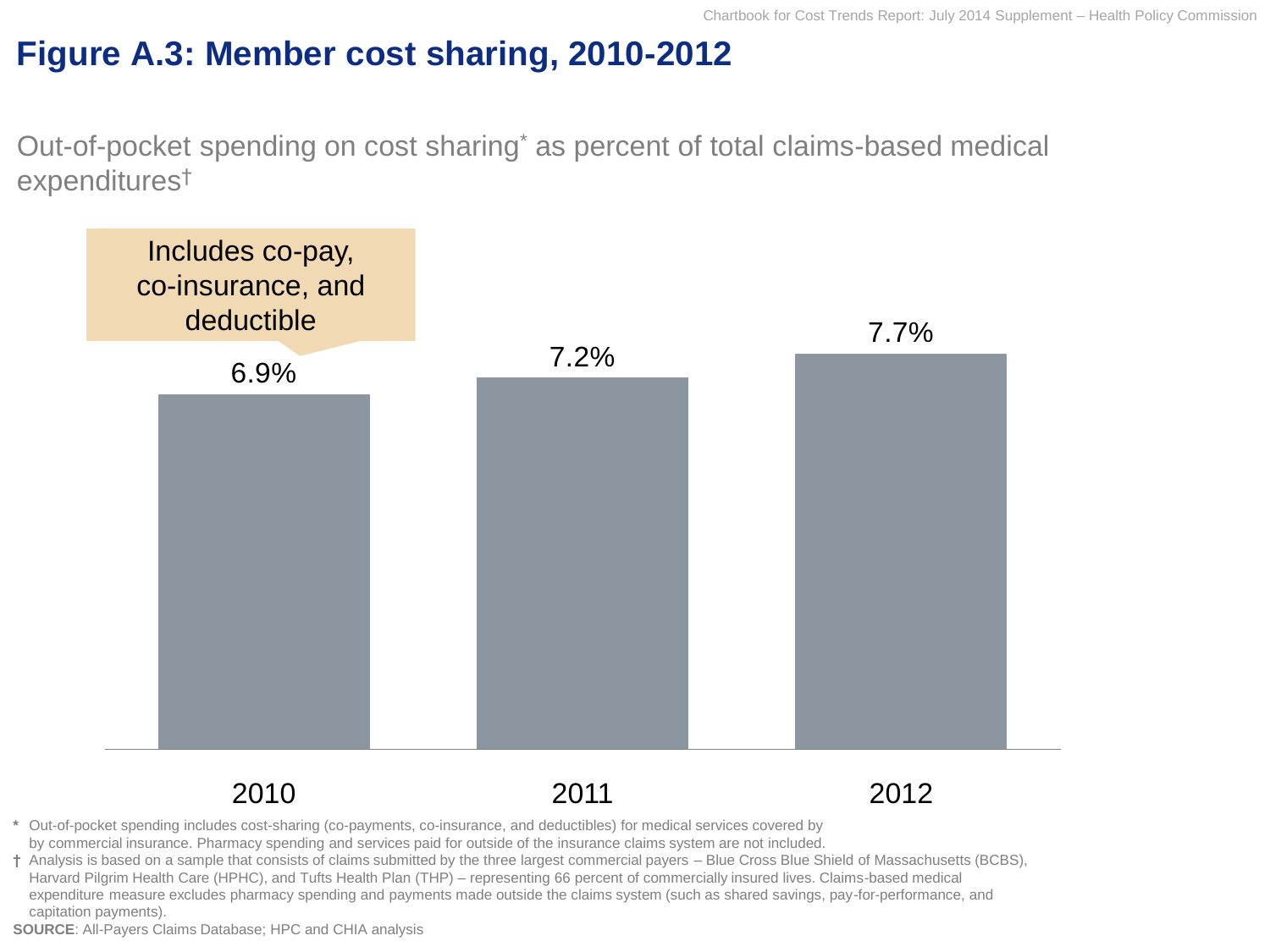#### **Figure A.4: Members with cost sharing above \$500, 2010-2012**

Percent of total members with cost sharing above \$500, \$1000, and \$2000 thresholds<sup>\*</sup>



**\*** Out-of-pocket spending includes cost-sharing (co-payments, co-insurance, and deductibles) for medical services covered by by commercial insurance. Pharmacy spending and services paid for outside of the insurance claims system are not included.

**NOTE**: Analysis is based on a sample that consists of claims submitted by the three largest commercial payers – Blue Cross Blue Shield of Massachusetts (BCBS), Harvard Pilgrim Health Care (HPHC), and Tufts Health Plan (THP) – representing 66 percent of commercially insured lives. Claims-based medical expenditure measure excludes pharmacy spending and payments made outside the claims system (such as shared savings, pay-for-performance, and capitation payments).

**SOURCE**: All-Payers Claims Database; HPC and CHIA analysis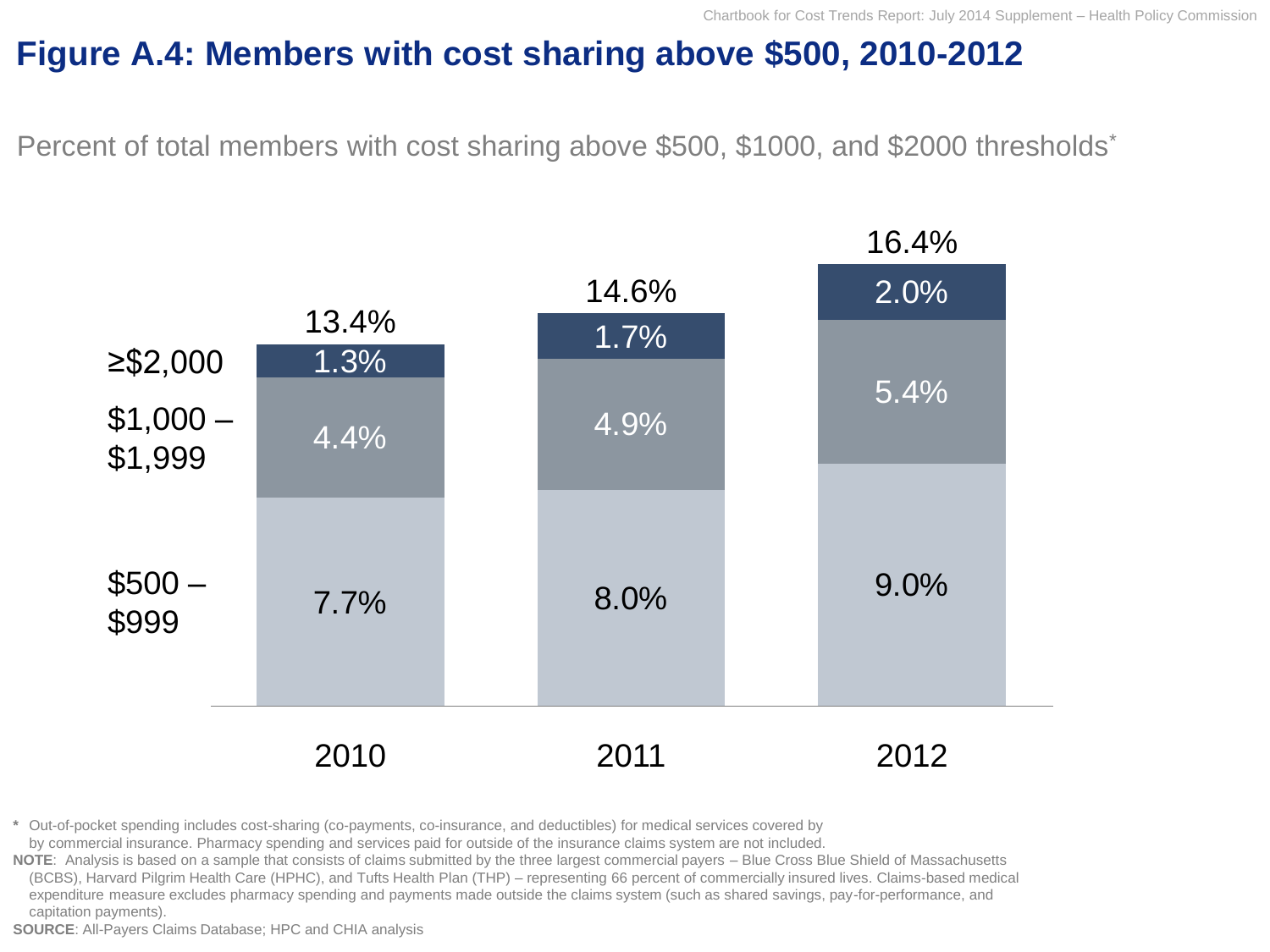## **Figure A.5: Percent difference between Massachusetts and U.S. Medicaid spending per enrollee, 2010**



2010 spending per MassHealth enrollee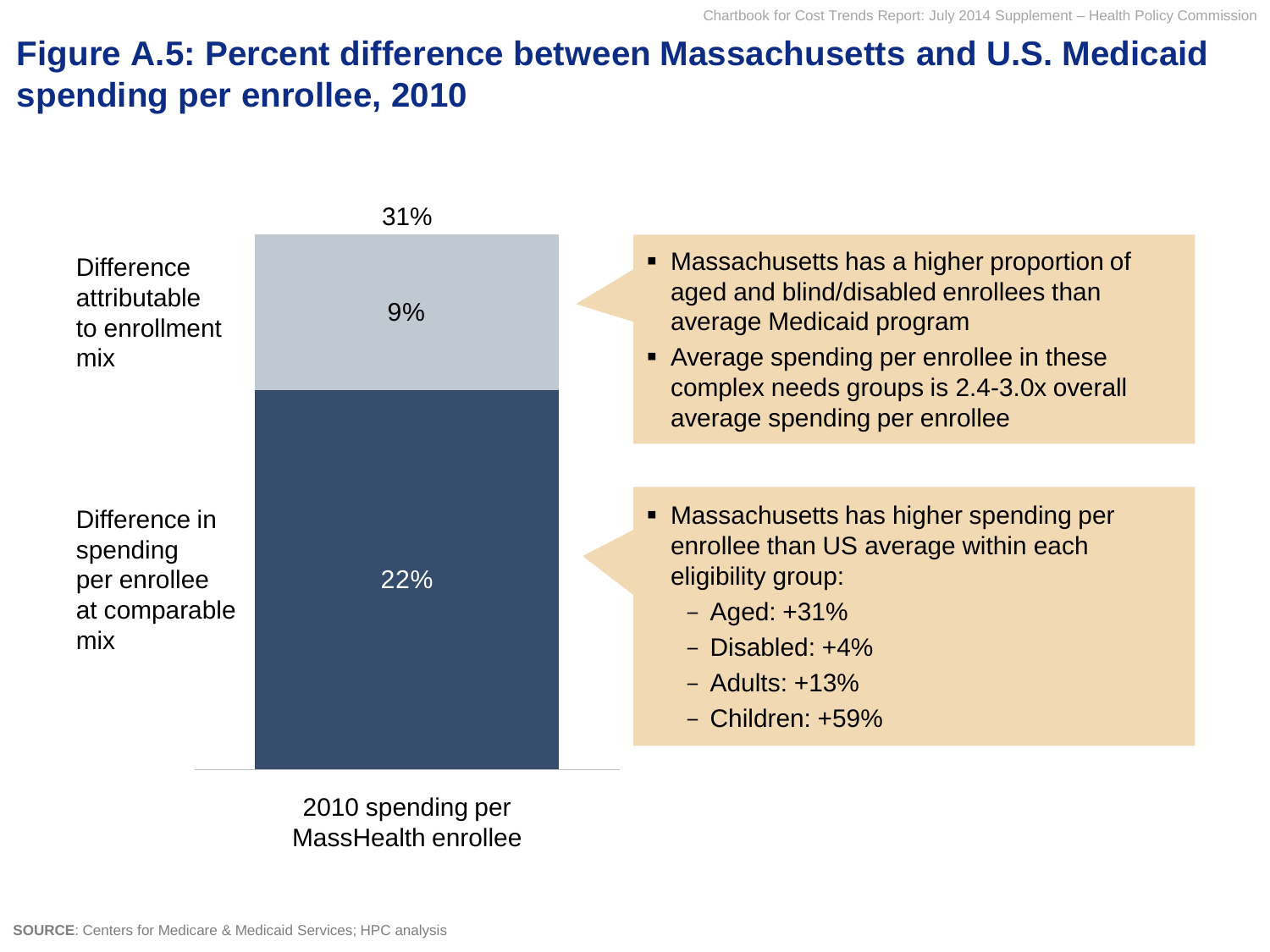# **Figure A.6: Difference in spending per Medicaid enrollee by eligibility group**

Dollars per enrollee, 2010

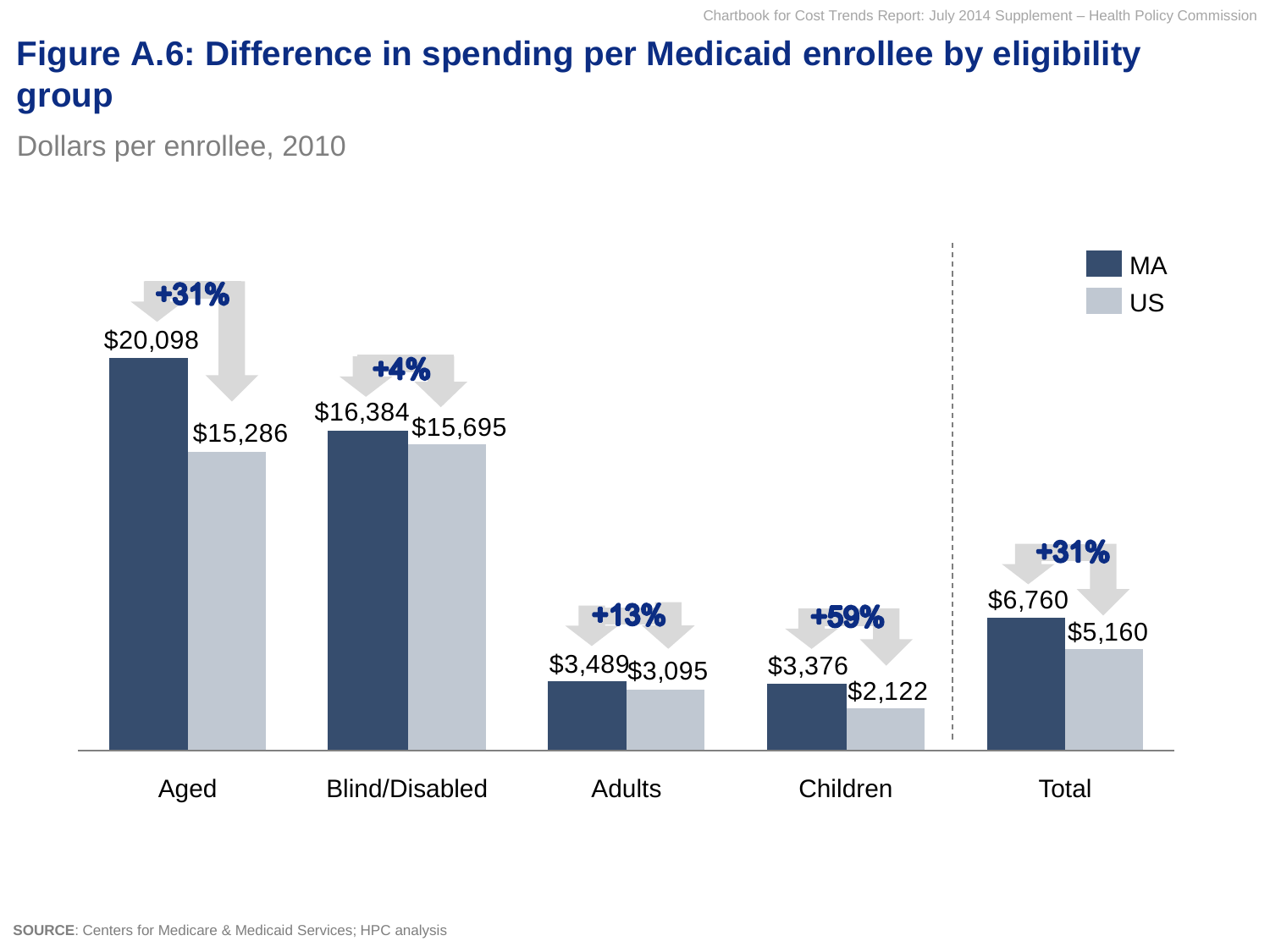## **Figure A.7: Breakdown of difference between Massachusetts and U.S. spending per aged enrollee**

Dollars per enrollee, FFY 2010

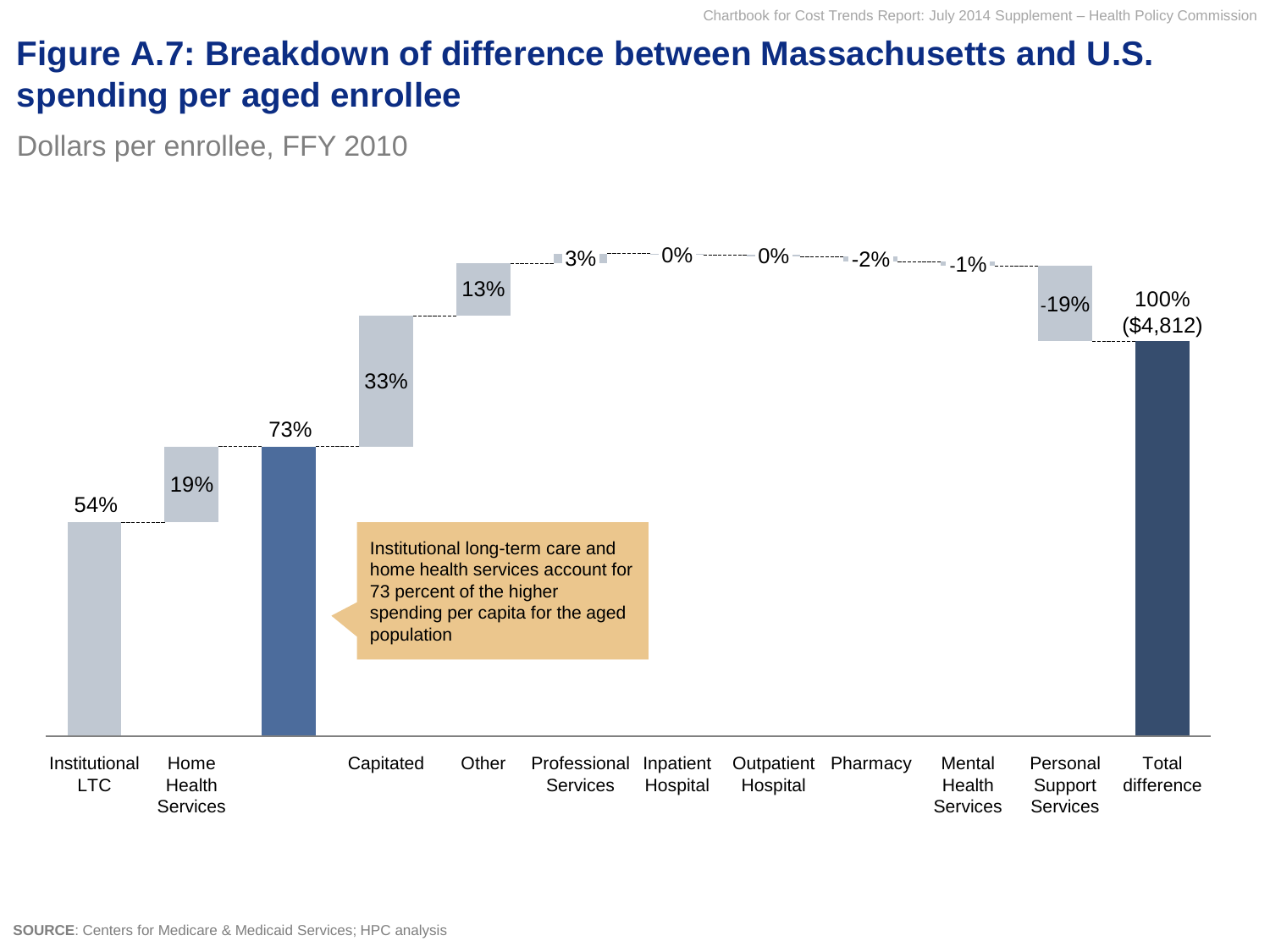#### **Figure A.8: Total spending per capita on long-term care and home health**

Dollars per capita, 2009

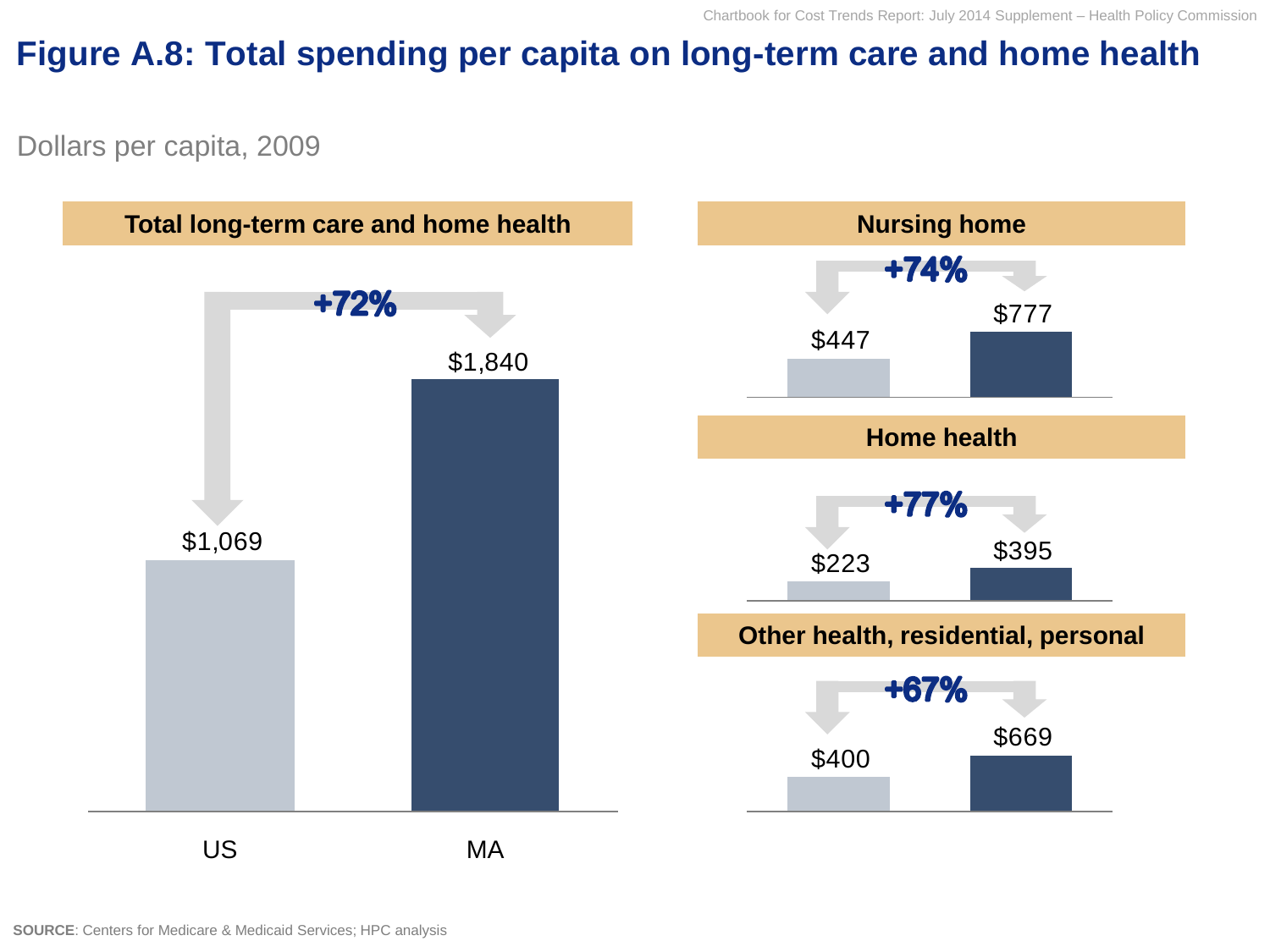## **Figure A.9: Medicare spending per beneficiary on long-term care and home health**

Dollars per beneficiary, 2009

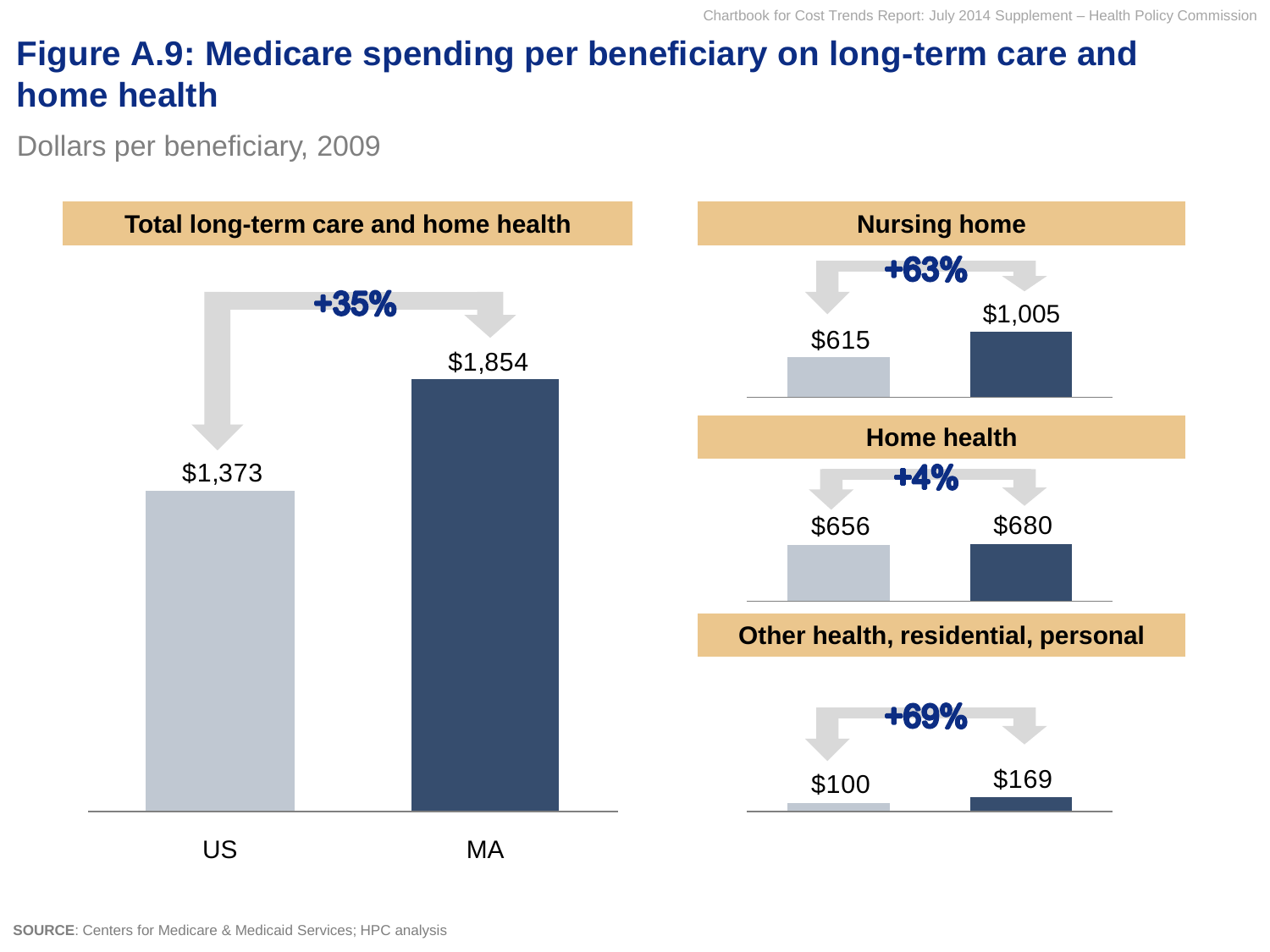## **Figure A.10: Medicaid spending per beneficiary on long-term care and home health**

Dollars per beneficiary, 2009

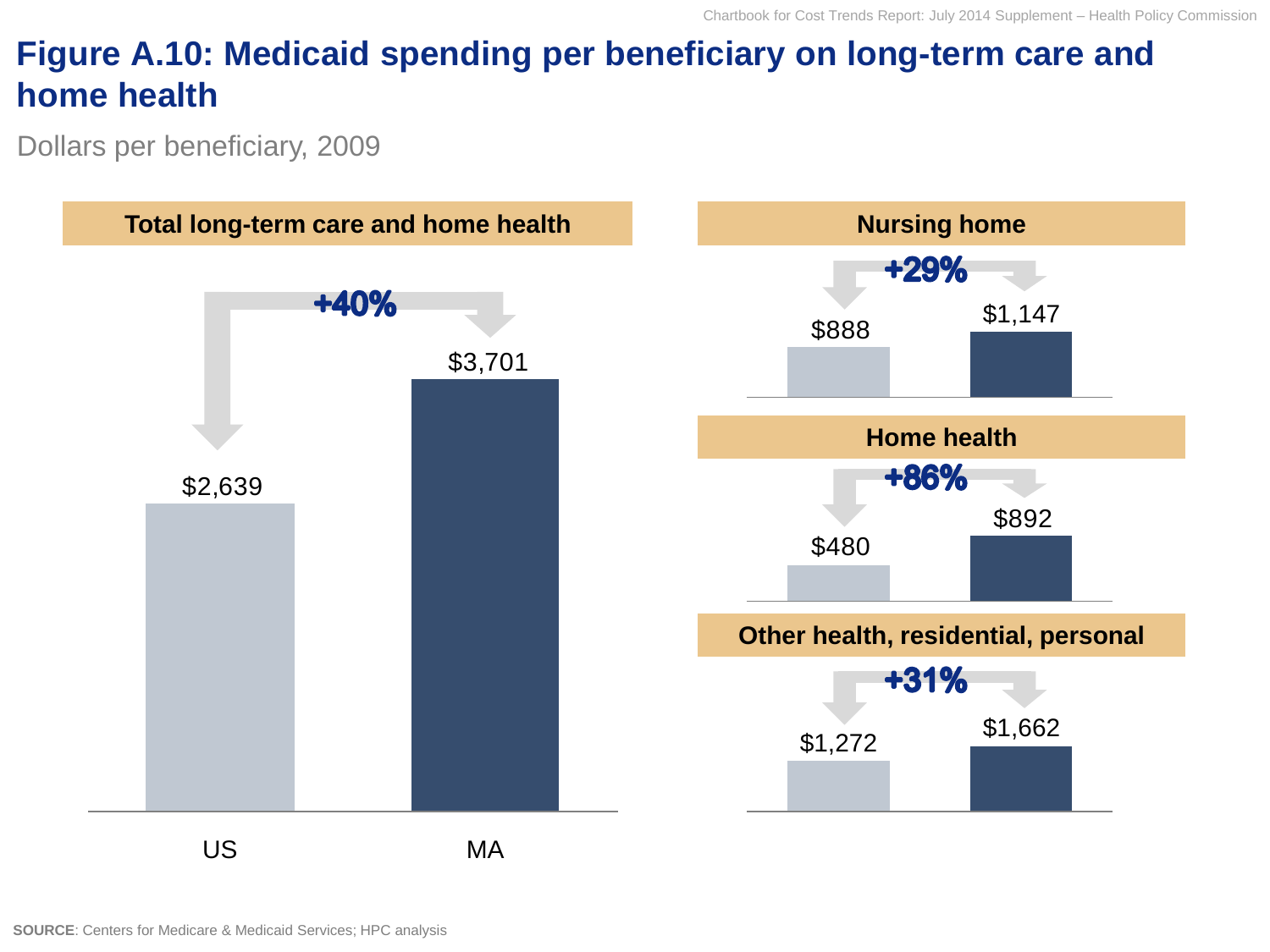#### **Figure A.11: Relative likelihood of discharge to post-acute care by hospital**

Adjusted rate of discharge to nursing facilities and home health\*, 2012



**\*** Rates for each hospital were estimated using a logistic regression model that adjusted for the following: age, sex, payer group, income, admit source of the patient, length of stay, and DRG. Our sample included patients who were at least 18 years of age and had a routine discharge, a discharge to a skilled nursing facility, or a discharge to a home healthcare provider. Specialty hospitals are excluded from figure and from displayed state average. Rates are normalized with the statewide average equal to 1.0. **SOURCE**: Center for Health Information and Analysis; HPC analysis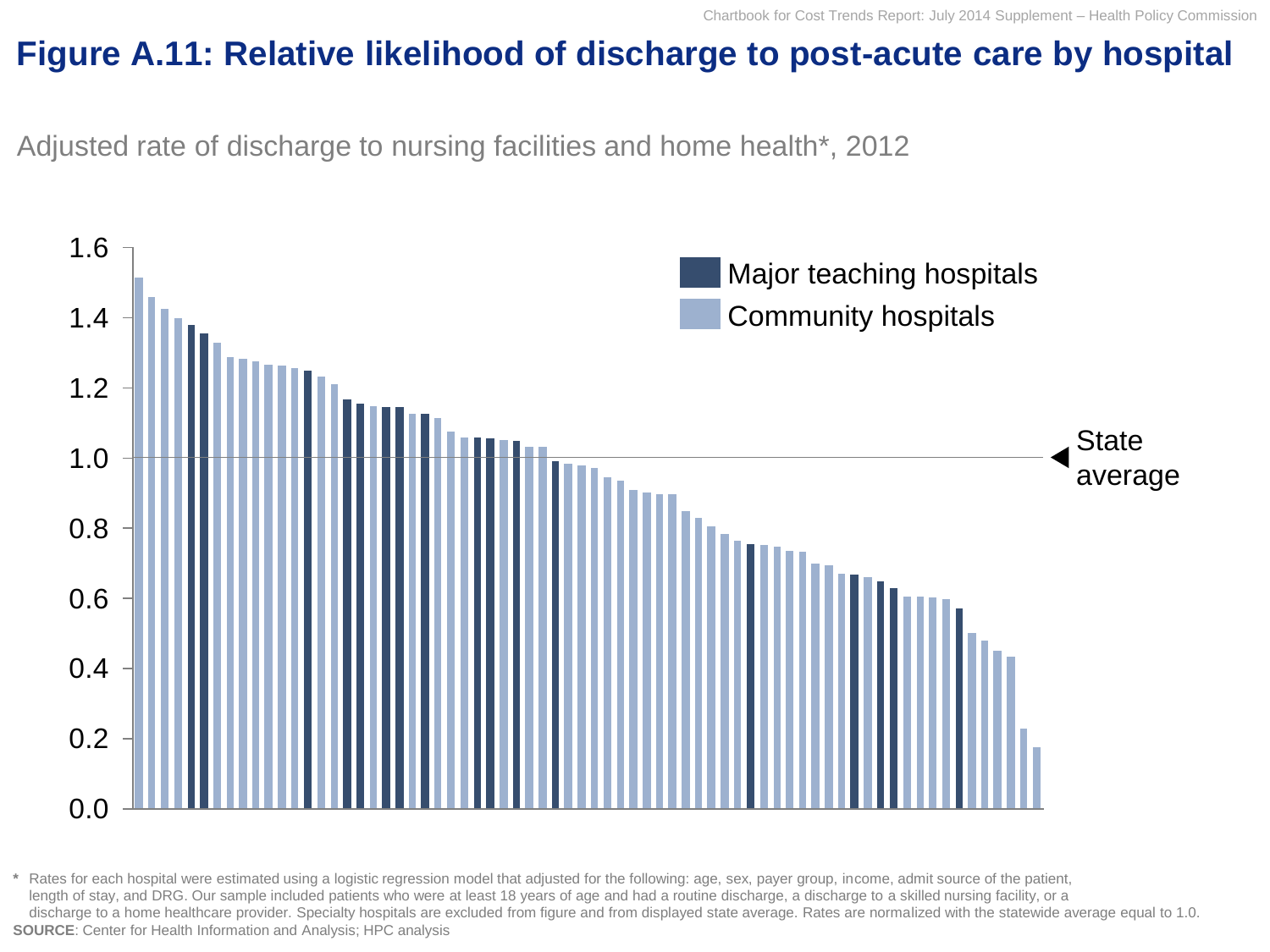# **Figure A.12: Relative likelihood of discharge to a nursing facility for postacute care by hospital**

Adjusted rate of selecting nursing facility as setting for post-acute care\*,† , 2012



**\*** Rates for each hospital were estimated using a logistic regression model that adjusted for the following: age, sex, payer group, income, admit source of the patient, length of stay, and DRG. Our sample included patients who were at least 18 years of age and had a routine discharge, a discharge to a skilled nursing facility, or a discharge to a home healthcare provider. Specialty hospitals are excluded from figure and from displayed state average. Rates are normalized with the statewide average equal to 1.0. **†** Discharge to nursing facility as a proportion of total discharges to either nursing facility or home health. **SOURCE**: Center for Health Information and Analysis; HPC analysis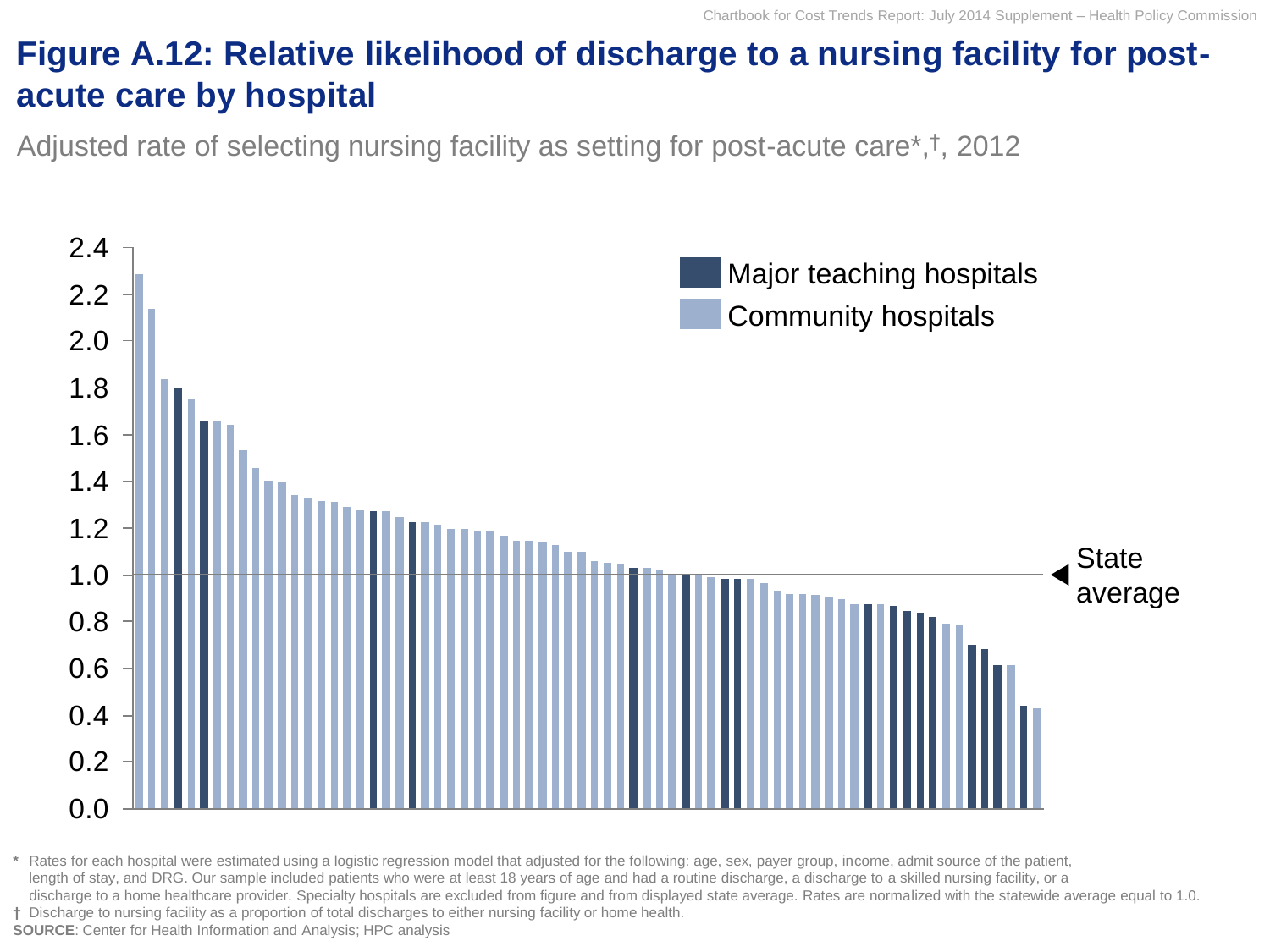#### **Figure A.13: Adjusted rates of discharge\* to post-acute care and excess readmission ratios† by hospital**





\* Rates for each hospital were estimated using a logistic regression model that adjusted for the following: age, sex, payer group, income, admit source of the patient, length of stay, and DRG. Our sample included patients who were at least 18 years of age and had a routine discharge, a discharge to a skilled nursing facility, or a discharge to a home healthcare provider. Specialty hospitals are excluded from figure and from displayed state average. Rates are normalized with the statewide average equal to 1.0

**†** Composite of risk-standardized 30-day Medicare excess readmission ratios for acute mycardial infarction, heart failure, and pneumonia

(2009-2011). The composite rate is a weighted average of the three condition-specific rates. 1.0 represents national average.

**SOURCE**: Center for Health Information and Analysis; Centers for Medicare & Medicaid Services; HPC analysis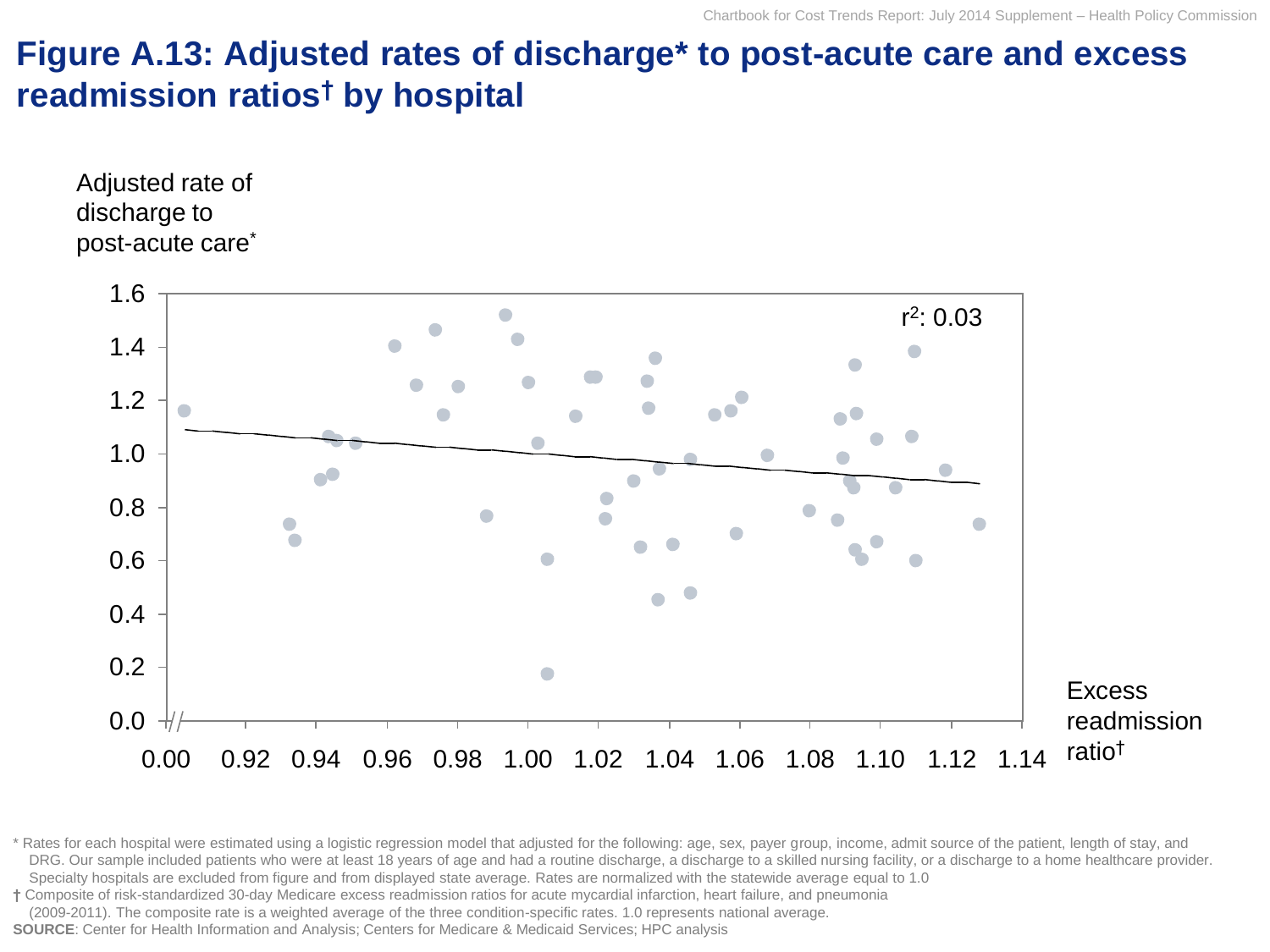#### **Figure A.14: Adjusted rates of discharge\* to post-acute care and average length-of-stay by hospital**





**\*** Rates for each hospital were estimated using a logistic regression model that adjusted for the following: age, sex, payer group, income, admit source of the patient, length of stay, and DRG. Our sample included patients who were at least 18 years of age and had a routine discharge, a discharge to a skilled nursing facility, or a discharge to a home healthcare provider. Specialty hospitals are excluded from figure and from displayed state average. Rates are normalized with the statewide average equal to 1.0 **SOURCE**: Center for Health Information and Analysis; Centers for Medicare & Medicaid Services; HPC analysis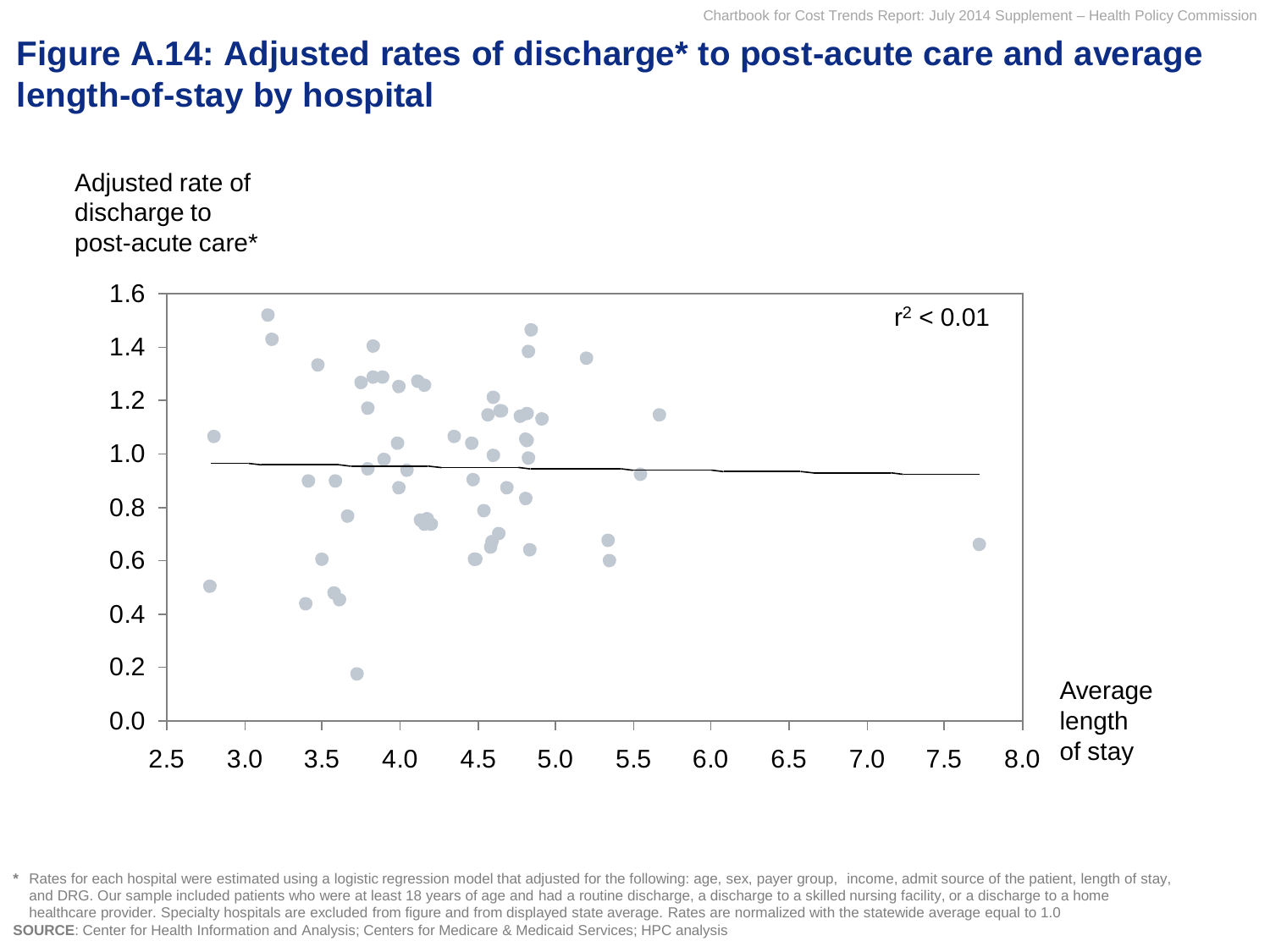# **Figure A.15: Complexity of behavioral health conditions and treatment options**

**Diverse set of conditions each with different set of risk factors and disease trajectory**

#### **Complex continuum of care that varies for each type of condition and according to condition severity**

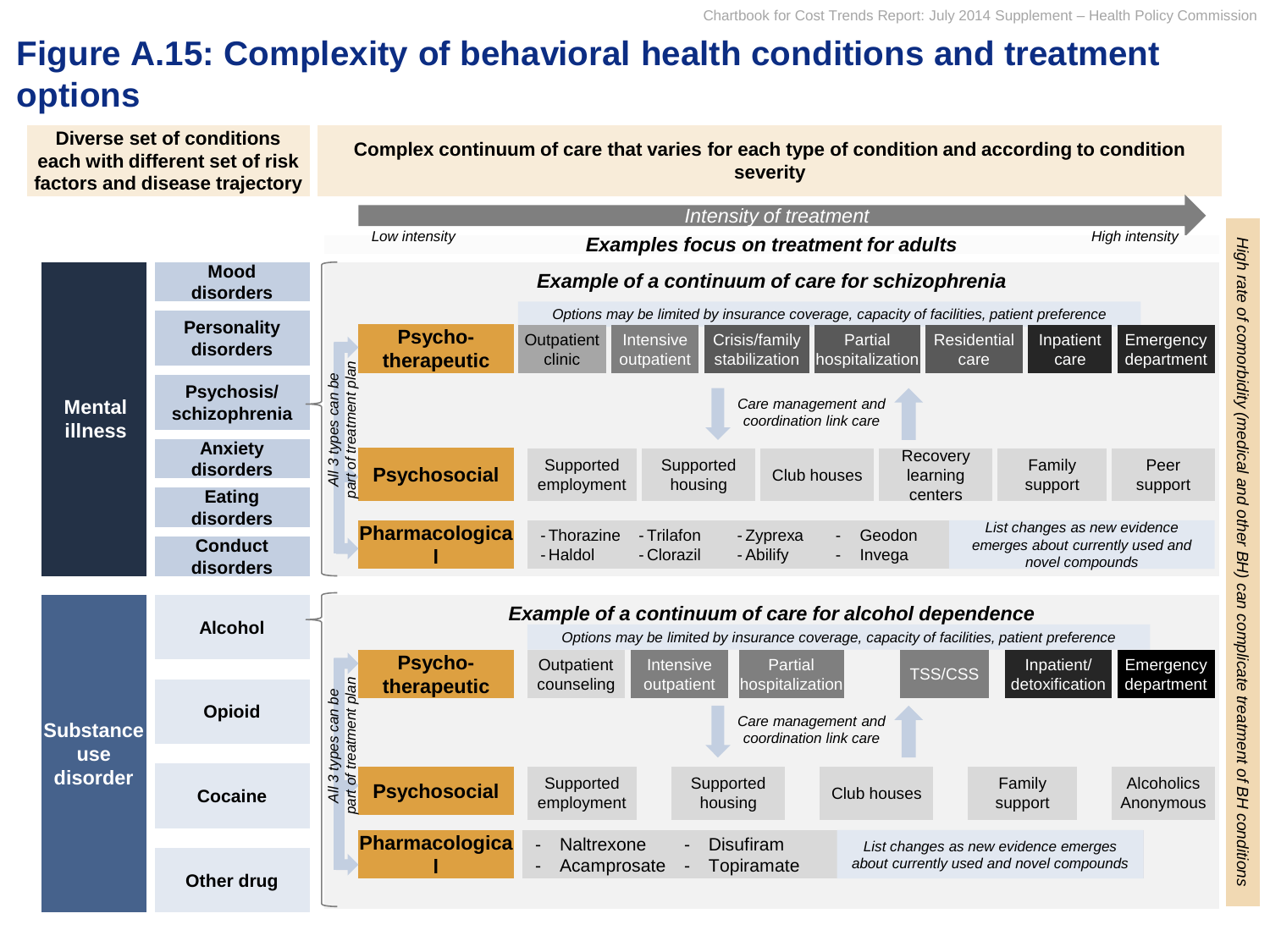## **Figure A.16: Spending by category of service for people with and with-out behavioral health conditions**

Claims-based medical expenditures\* by category of service† , for people with and without behavioral health (BH) conditions‡ , 2011



**\*** Analysis is based on a sample that consists of claims submitted by the three largest commercial payers – Blue Cross Blue Shield of Massachusetts (BCBS), Harvard Pilgrim Health Care (HPHC), and Tufts Health Plan (THP) – representing 66 percent of commercially insured lives. Claims-based medical expenditure measure excludes pharmacy spending and payments made outside the claims system (such as shared savings, pay-for-performance, and capitation payments).

**†** For detailed definitions of categories of service, see CHIA and HPC publication, "Massachusetts Commercial Medical Care Spending: Findings from the All-Payer Claims Database." Lab/x-ray category includes professional services associated with laboratory and imaging.

**‡** Presence of behavioral health condition identified based on diagnostic codes in claims using Optum ERG software

**SOURCE**: HPC analysis of the All-Payer Claims Database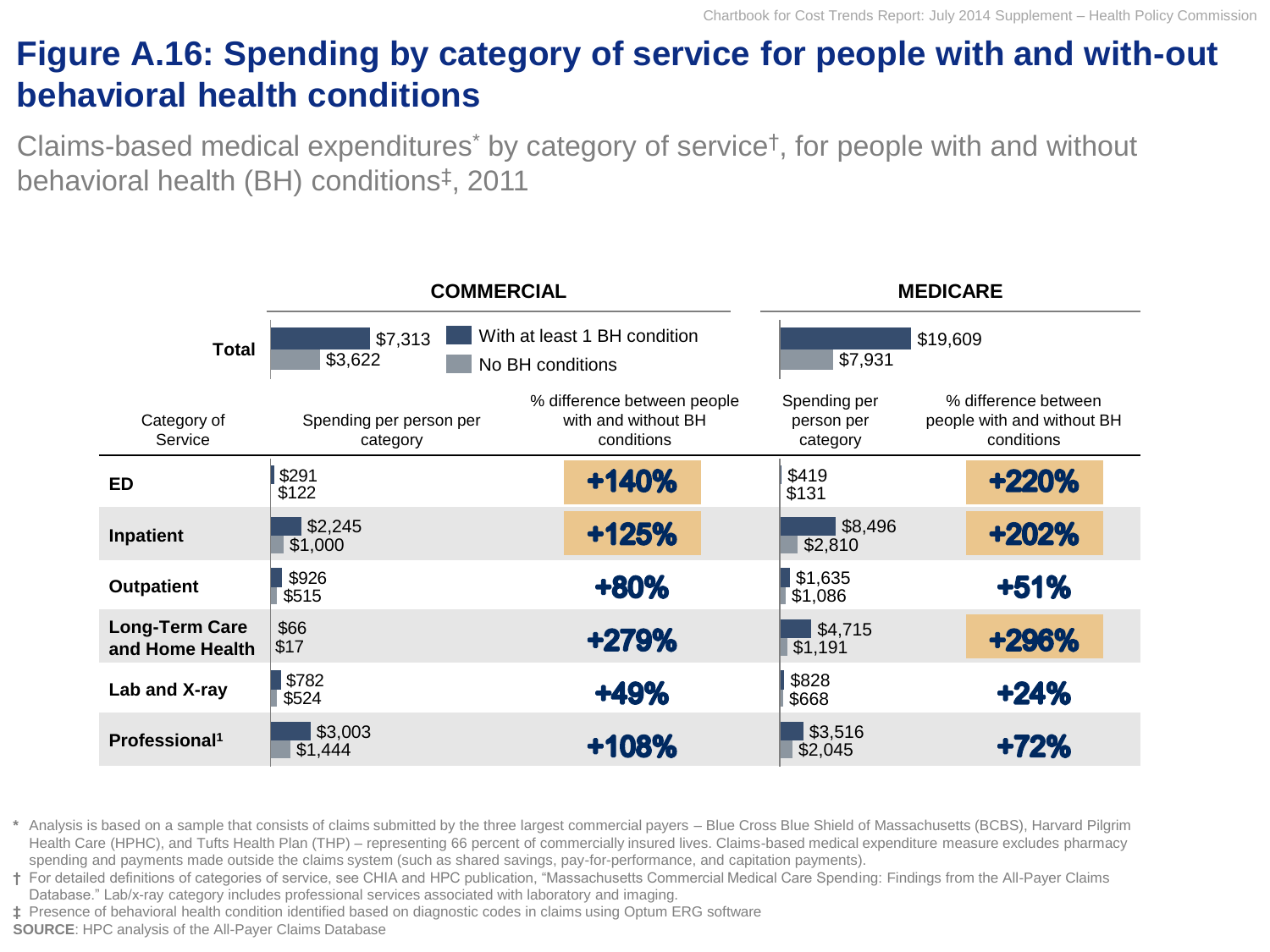## **Figure A.17: Impact of behavioral health comorbidity on expenditures for non-behavioral conditions**

Per person claims-based medical expenditures<sup>\*</sup> on non-behavioral health conditions based on presence of behavioral health (BH) comorbidity† , 2012 (Commercial) and 2011 (Medicare)

|                                                                            |                                                            | <b>COMMERCIAL</b>                                                         | <b>MEDICARE, UNDER 65</b>                           |                                                                          | <b>MEDICARE, OVER 65</b>                            |                                                                            |                                                     |
|----------------------------------------------------------------------------|------------------------------------------------------------|---------------------------------------------------------------------------|-----------------------------------------------------|--------------------------------------------------------------------------|-----------------------------------------------------|----------------------------------------------------------------------------|-----------------------------------------------------|
| chronic medical<br>conditions<br>$rac{1}{2}$                               | With any<br><b>BH</b> condition<br>With both MH<br>and SUD | No BH conditions<br>(Baseline)<br>$= $2,336$<br>$+$ \$804<br>$+ $1,722$   | Spending<br>compared to<br>baseline<br>1.3x<br>1.7x | No BH conditions<br>(Baseline)<br>$= $2,632$<br>$+ $205$<br>$+ $1,297$   | Spending<br>compared to<br>baseline<br>1.1x<br>1.5x | No BH conditions<br>(Baseline)<br>$= $2,933$<br>$+ $4,744$<br>$+$ \$6,290  | Spending<br>compared to<br>baseline<br>2.6x<br>3.1x |
| chronic<br>conditions<br>more<br>medical<br>$\overline{\mathbf{o}}$<br>One | With any<br><b>BH</b> condition<br>With both MH<br>and SUD | No BH conditions<br>(Baseline)<br>$= $6,045$<br>$+ $4,792$<br>$+ $10,143$ | Spending<br>compared to<br>baseline<br>1.8x<br>2.7x | No BH conditions<br>(Baseline)<br>$= $8,812$<br>$+ $3,907$<br>$+ $6,183$ | Spending<br>compared to<br>baseline<br>1.4x<br>1.7x | No BH conditions<br>(Baseline)<br>$= $8,239$<br>$+ $15,575$<br>$+ $22,002$ | Spending<br>compared to<br>baseline<br>2.9x<br>3.7x |

**\*** Analysis is based on a sample that consists of claims submitted by the three largest commercial payers – Blue Cross Blue Shield of Massachusetts (BCBS), Harvard Pilgrim Health Care (HPHC), and Tufts Health Plan (THP) – representing 66 percent of commercially insured lives. Claims-based medical expenditure measure excludes pharmacy spending and payments made outside the claims system (such as shared savings, pay-for-performance, and capitation payments).

**†** Presence of behavioral health condition identified based on diagnostic codes in claims using Optum ERG software. Expenditures for non-behavioral health conditions were identified using Optum ETG episode grouper. Additional detail is available in a technical appendix.

**SOURCE**: HPC analysis of the All-Payer Claims Database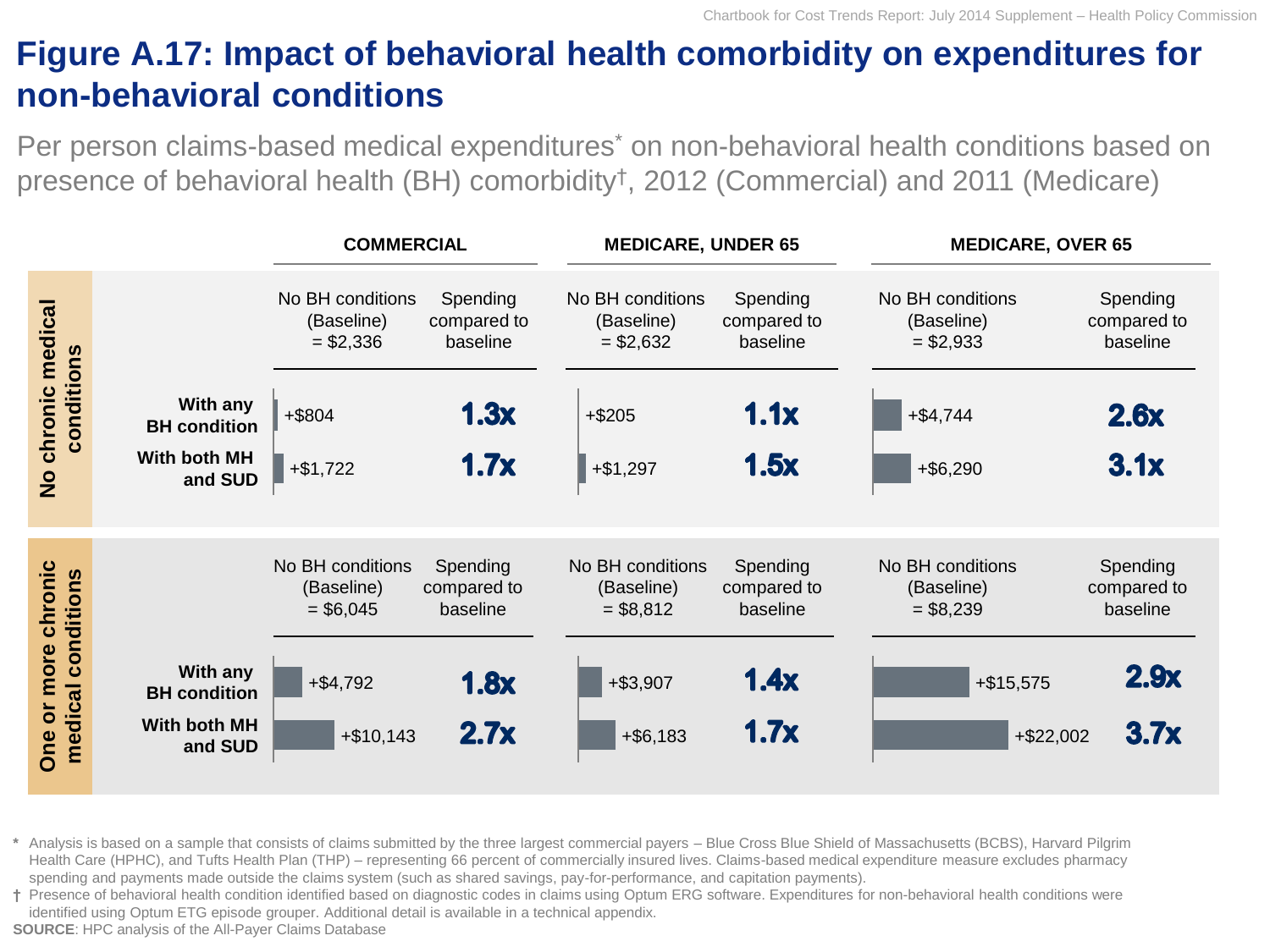## **Figure A.18: ED visits and boarding by diagnosis type**

Percent of visits, 2012



All ED visits

Visits resulting in "ED boarding"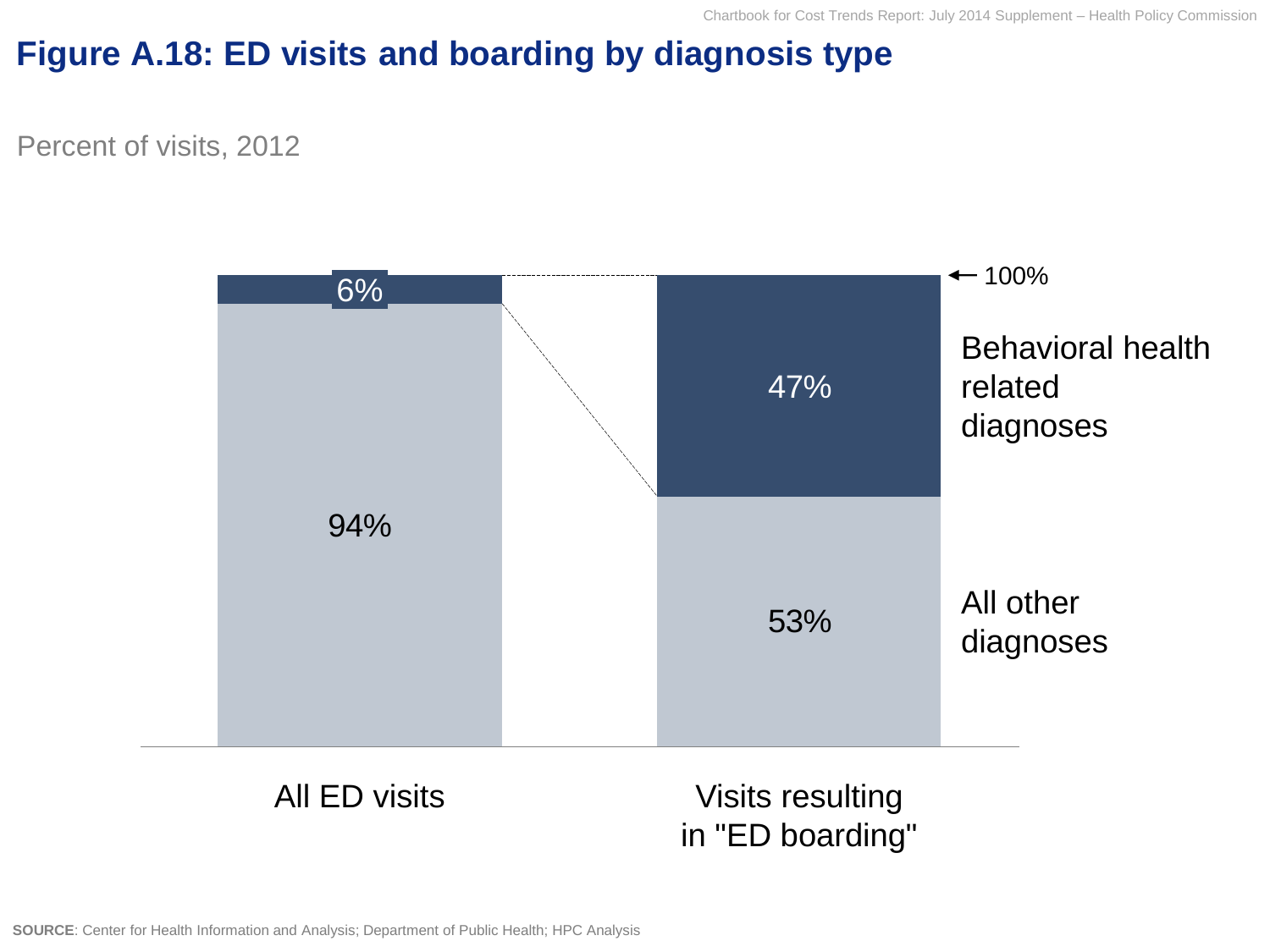Commercial **MassHealth** 

#### **Figure B.1: Discharges by payer type for inpatient service categories**

Percent of discharges in each service category, 2012



**\*** Discharges in general acute care hospitals. Excludes discharges in psychiatric, specialty non-acute, and chronic care hospitals.

**†** Payer mix for discharges in general acute hospitals. Psychiatric hospitals do not report number of discharges by payer type, although in 2012 their mix of charges (gross patient service revenue) was 39 percent commercial, 30 percent MassHealth, and 32 percent Medicare. **SOURCE**: Massachusetts Health Data Consortium; HPC analysis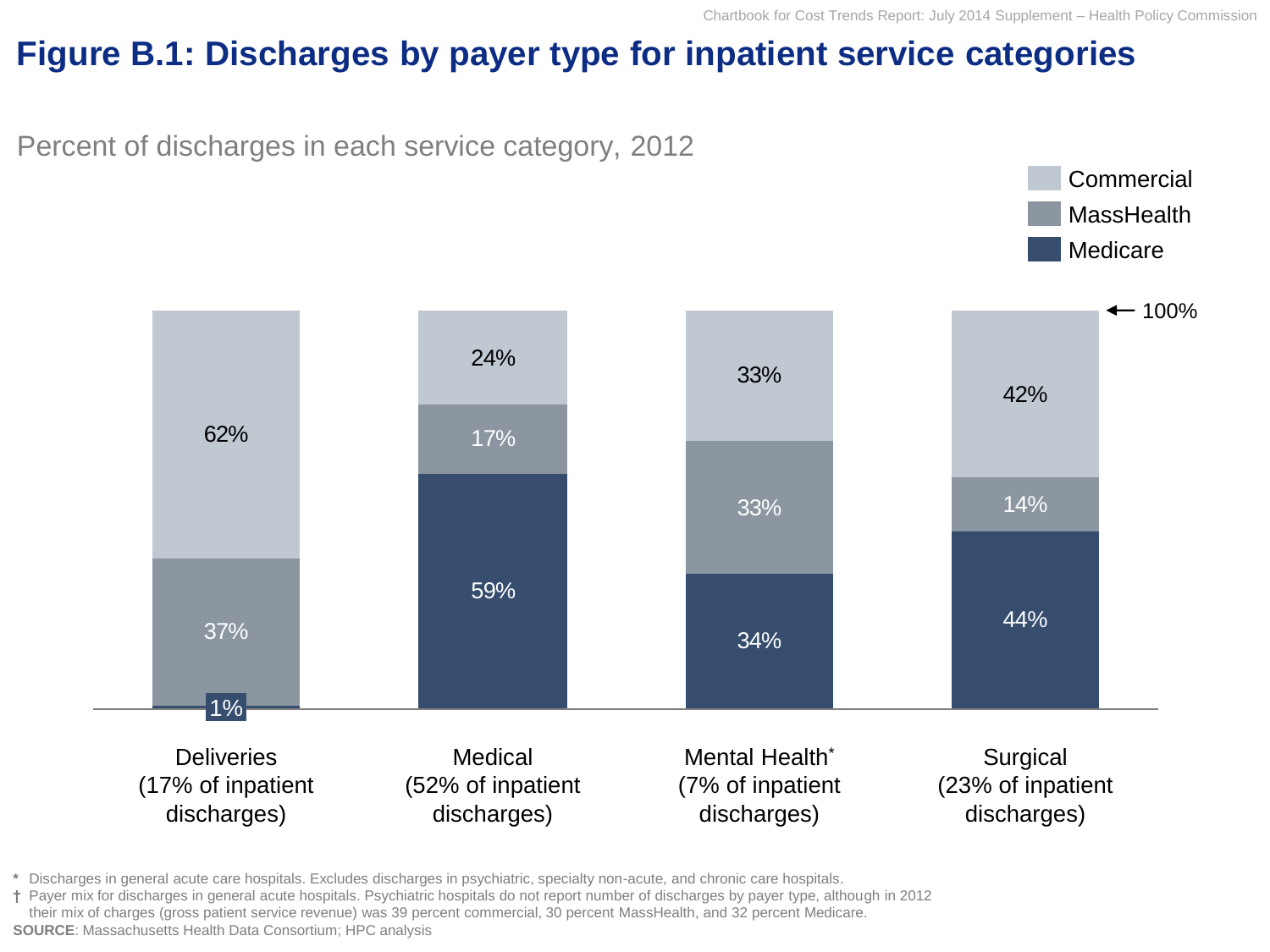# **Figure B.2: Breakdown of difference in inpatient discharges between Massachusetts and U.S. by inpatient service category**

Inpatient discharges\* per 1,000 persons, 2011



**\*** Discharges in general acute care hospitals. Excludes discharges in psychiatric, specialty non-acute, and chronic care hospitals. **SOURCE**: Healthcare Cost and Utilization Project, Kaiser Family Foundation, HPC analysis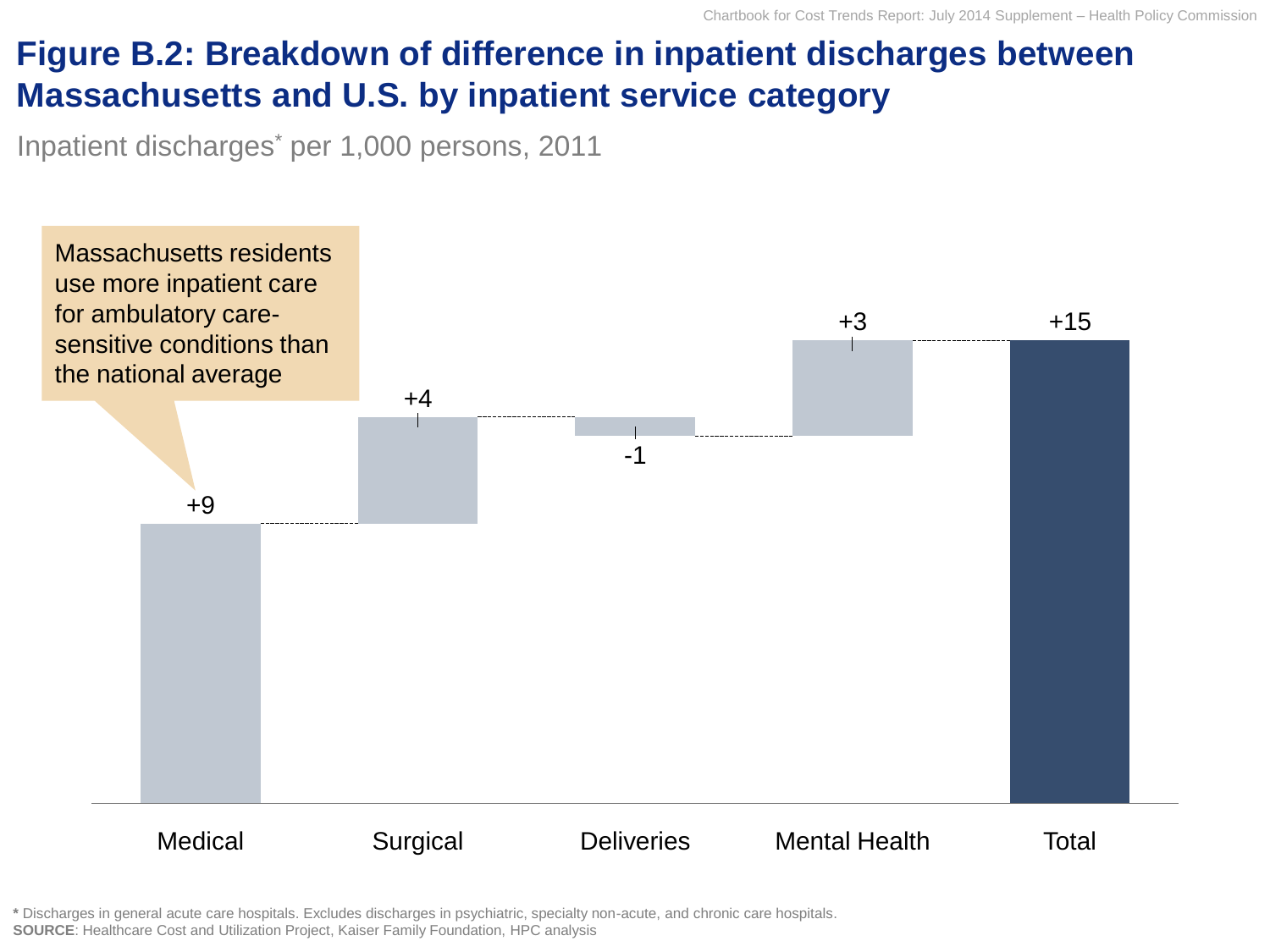#### **Figure B.3: Hospital admissions for ambulatory care-sensitive conditions among Medicare beneficiaries, age 65-74**

Admissions per 1,000 persons

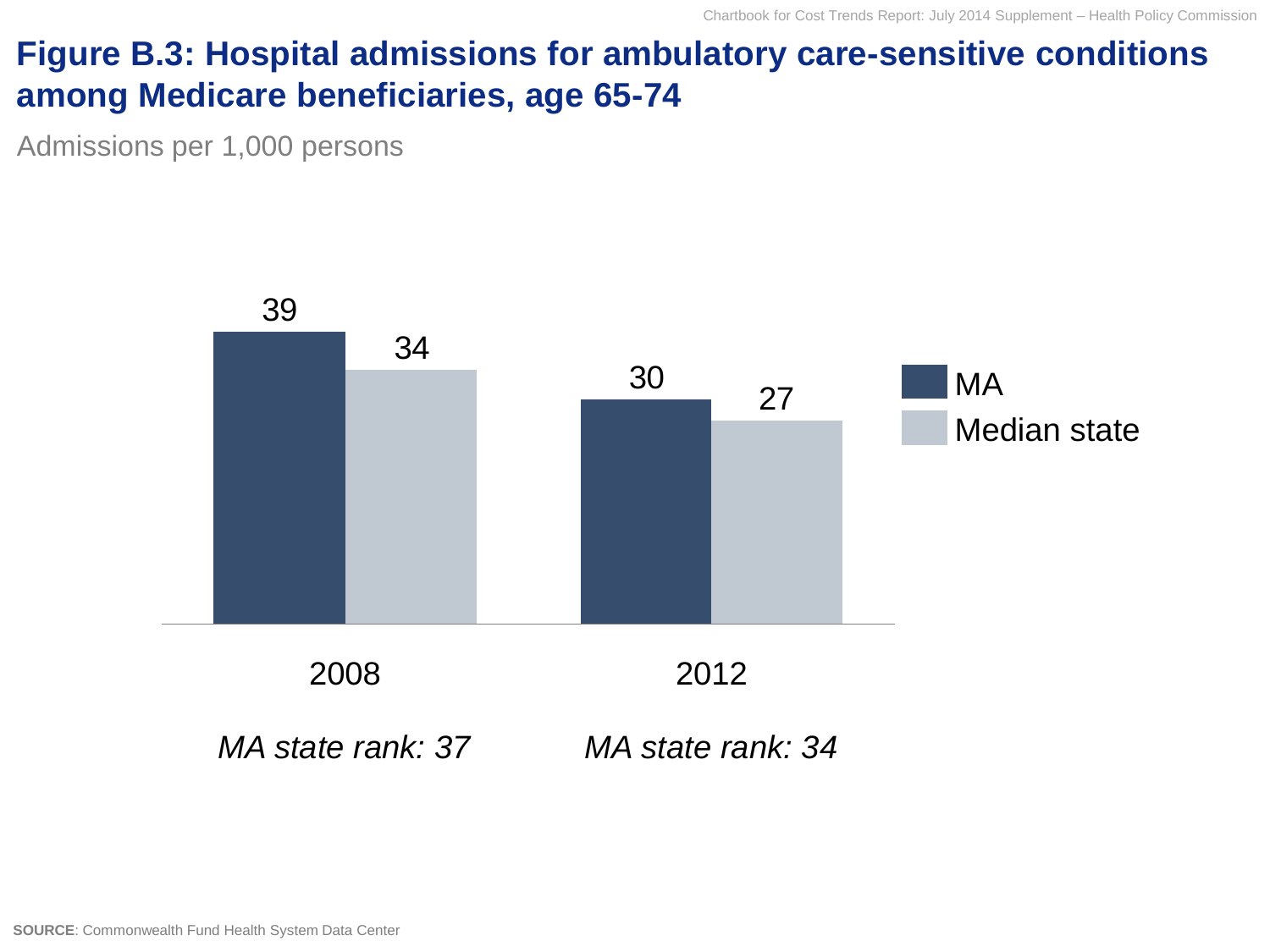# **Figure B.4: Inflow and outflow of inpatient discharges across regions in Massachusetts**

Number of inpatient discharges for non-transfer, non-emergency volume, 2012



**\*** Discharges at hospitals in region for patients who reside outside of region **†** Discharges at hospitals outside of region for patients who reside in region **SOURCE**: Center for Health Information and Analysis; HPC analysis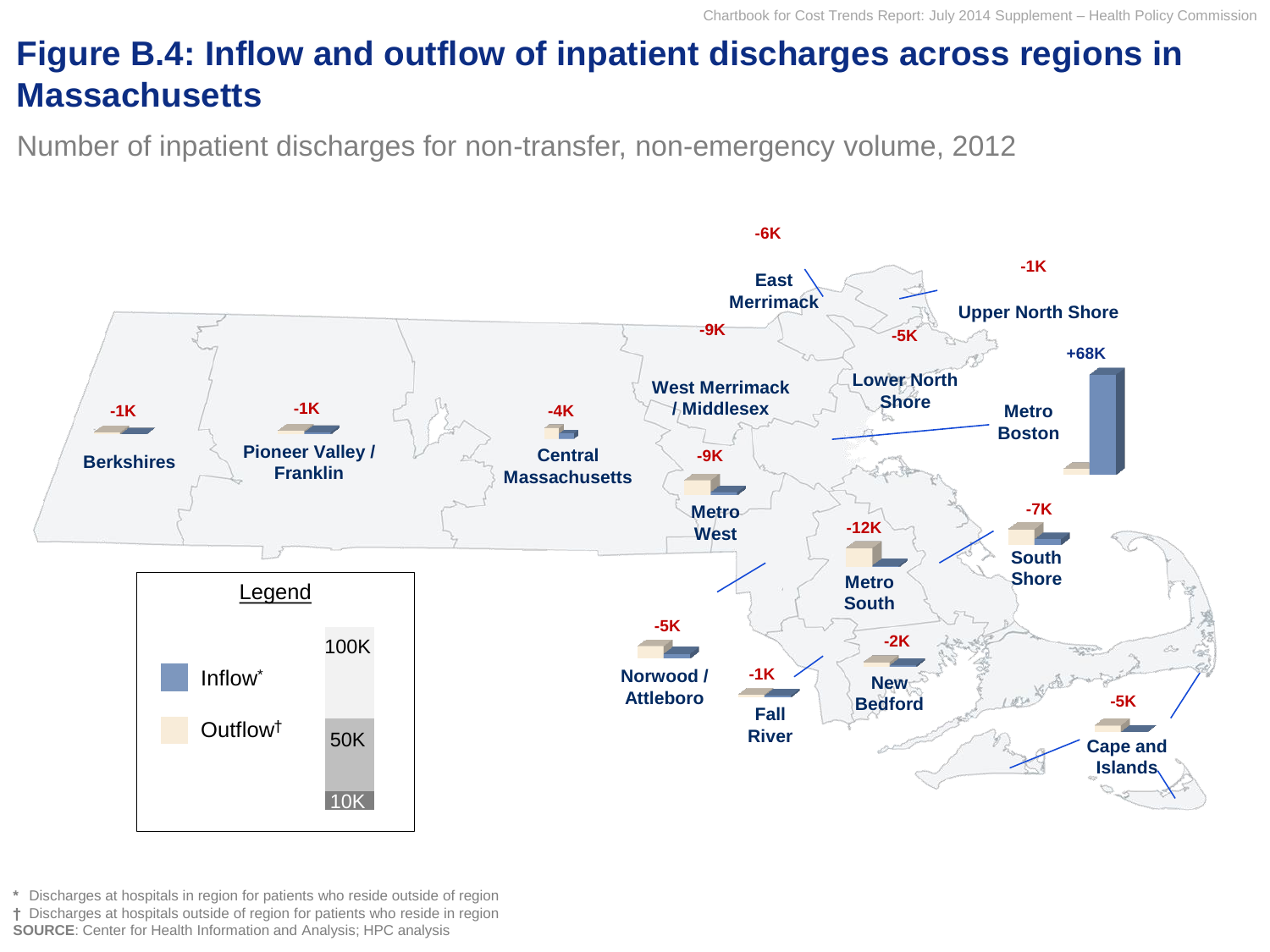### **Figure B.5: Inpatient care received outside of home region by payer type**

Percent of non-emergency, non-transfer inpatient discharges for payer type, 2012



**NOTE**: Rates are adjusted for age, sex, payer group, distance from hospitals, distance from Metro Boston, and major diagnostic category. Analysis excluded individuals below 18 years of age, residents of Metro Boston, discharges with an ED visit in their record, and transfers from other acute hospitals.

**SOURCE**: Center for Health Information and Analysis; HPC analysis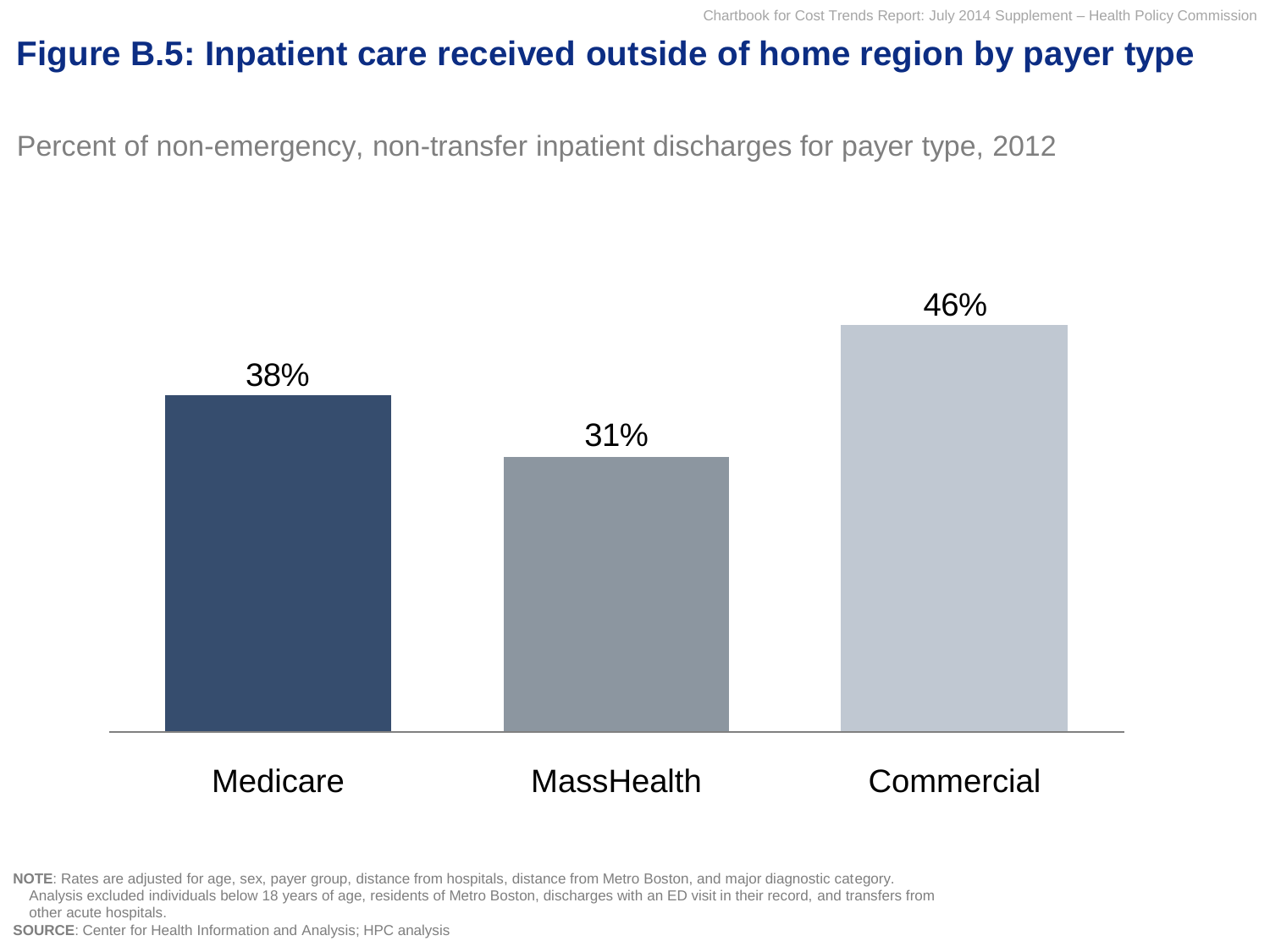# **Figure B.6: Inpatient care received outside of home region by income group**

Percent of non-emergency, non-transfer inpatient discharges for community income group<sup>\*</sup>, 2012



**\*** Community income is estimated as the median household income for the patient's zip code

NOTE: Rates are adjusted for age, sex, payer group, distance from hospitals, distance from Metro Boston, and major diagnostic category. Analysis excluded individuals below 18 years of age, residents of Metro Boston, discharges with an ED visit in their record, and transfers from other acute hospitals.

**SOURCE**: Center for Health Information and Analysis; Census Bureau; HPC analysis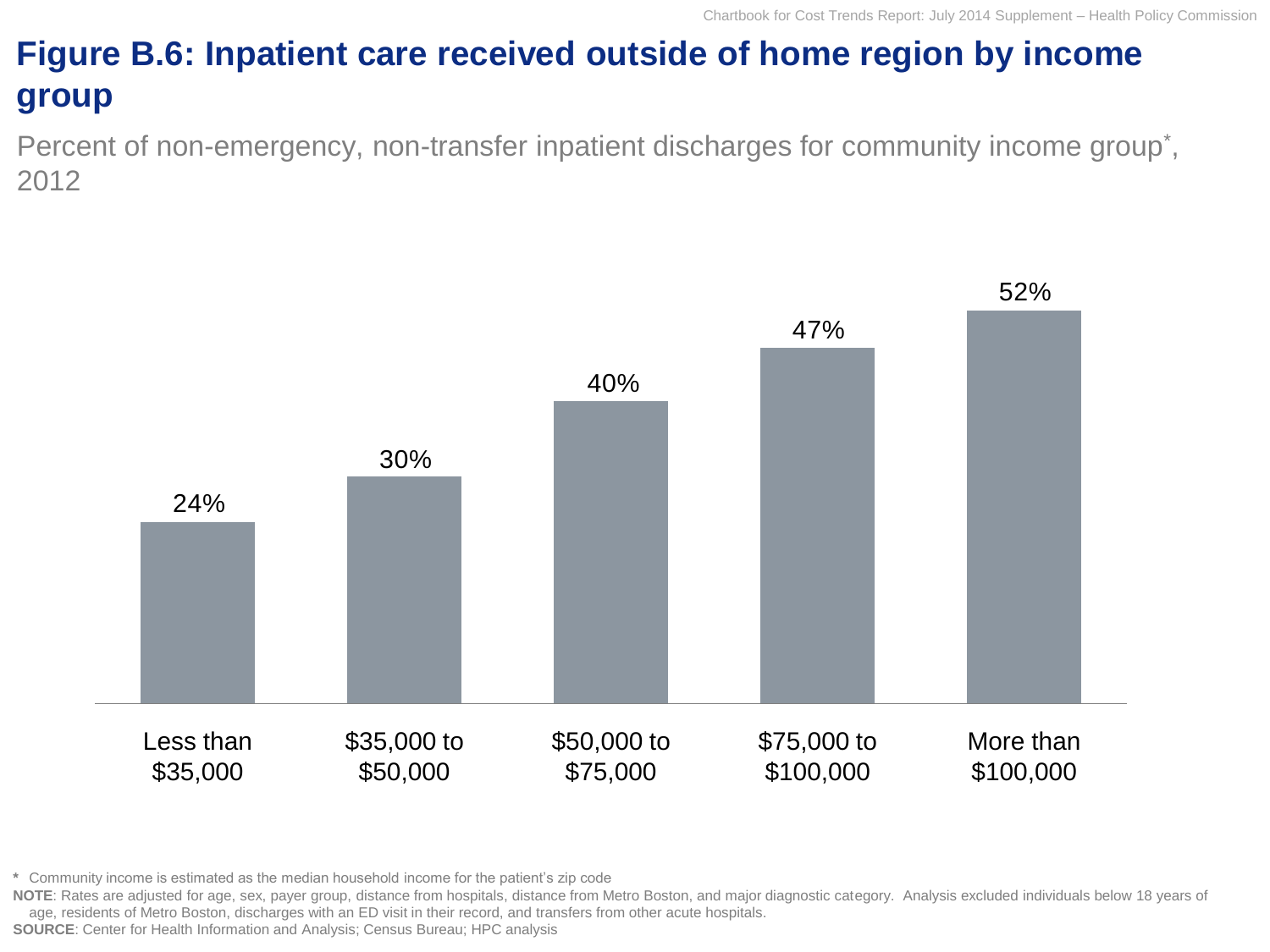#### **Figure B.7: Concentration of inpatient care in Massachusetts**

Share of total inpatient discharges held by five highest-volume systems, 2009-2012



**\*** 2014 data not yet available. Based on applying systems established by 2014 (including 2013 Partners HealthCare acquisition of Cooley Dickinson and 2014 Lahey Health acquisition of Winchester hospital) to 2012 inpatient discharge data

**†** Includes South Shore Hospital and Hallmark Health hospitals within Partners HealthCare System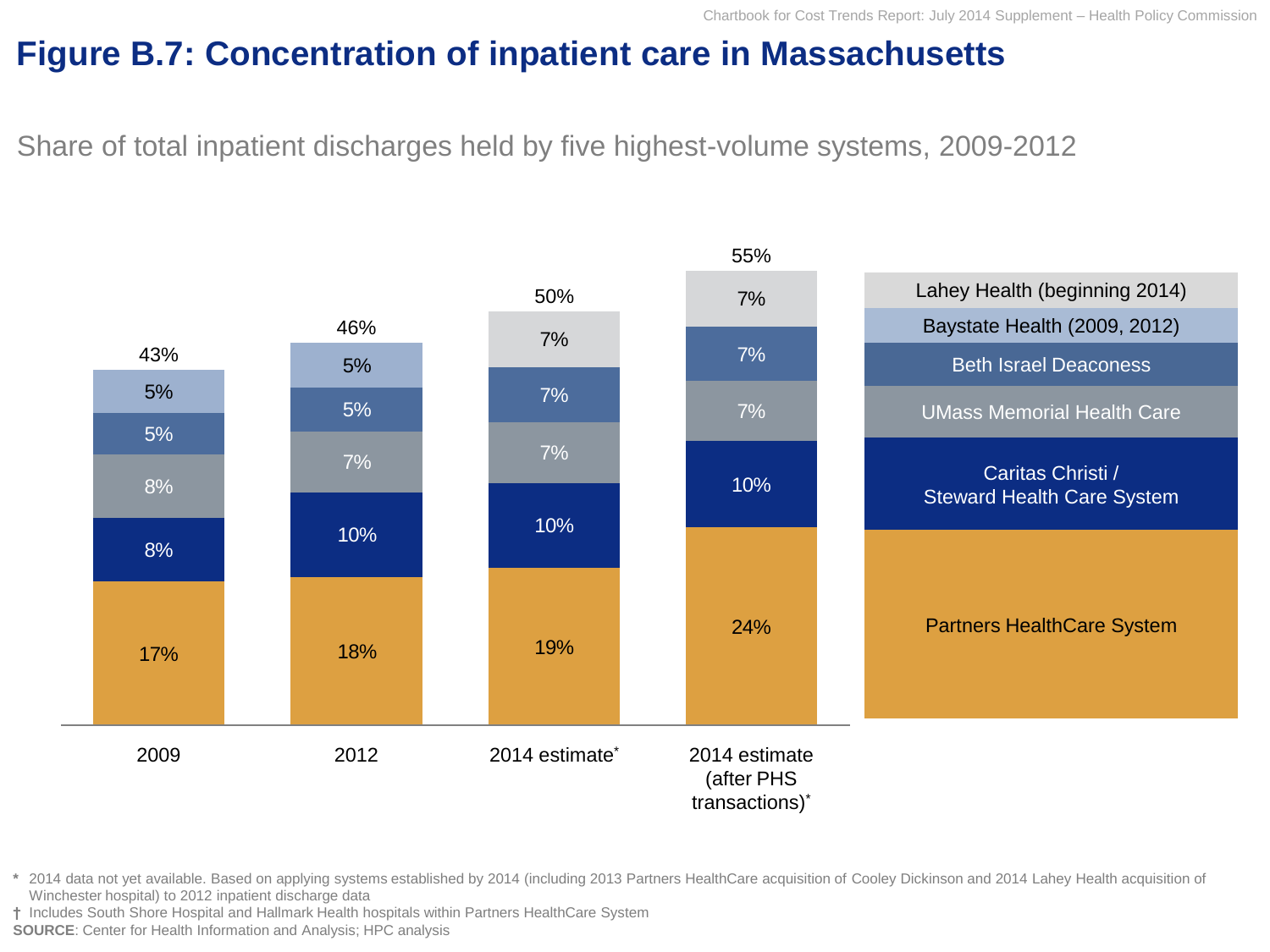## **Figure B.8: Concentration of commercial inpatient care in Massachusetts**

Share of commercial inpatient discharges held by five highest-volume systems, 2009-2012



**\*** 2014 data not yet available. Based on applying systems established by 2014 (including 2013 Partners HealthCare acquisition of Cooley Dickinson and 2014 Lahey Health acquisition of Winchester hospital) to 2012 inpatient discharge data

**†** Includes South Shore Hospital and Hallmark Health hospitals within Partners HealthCare System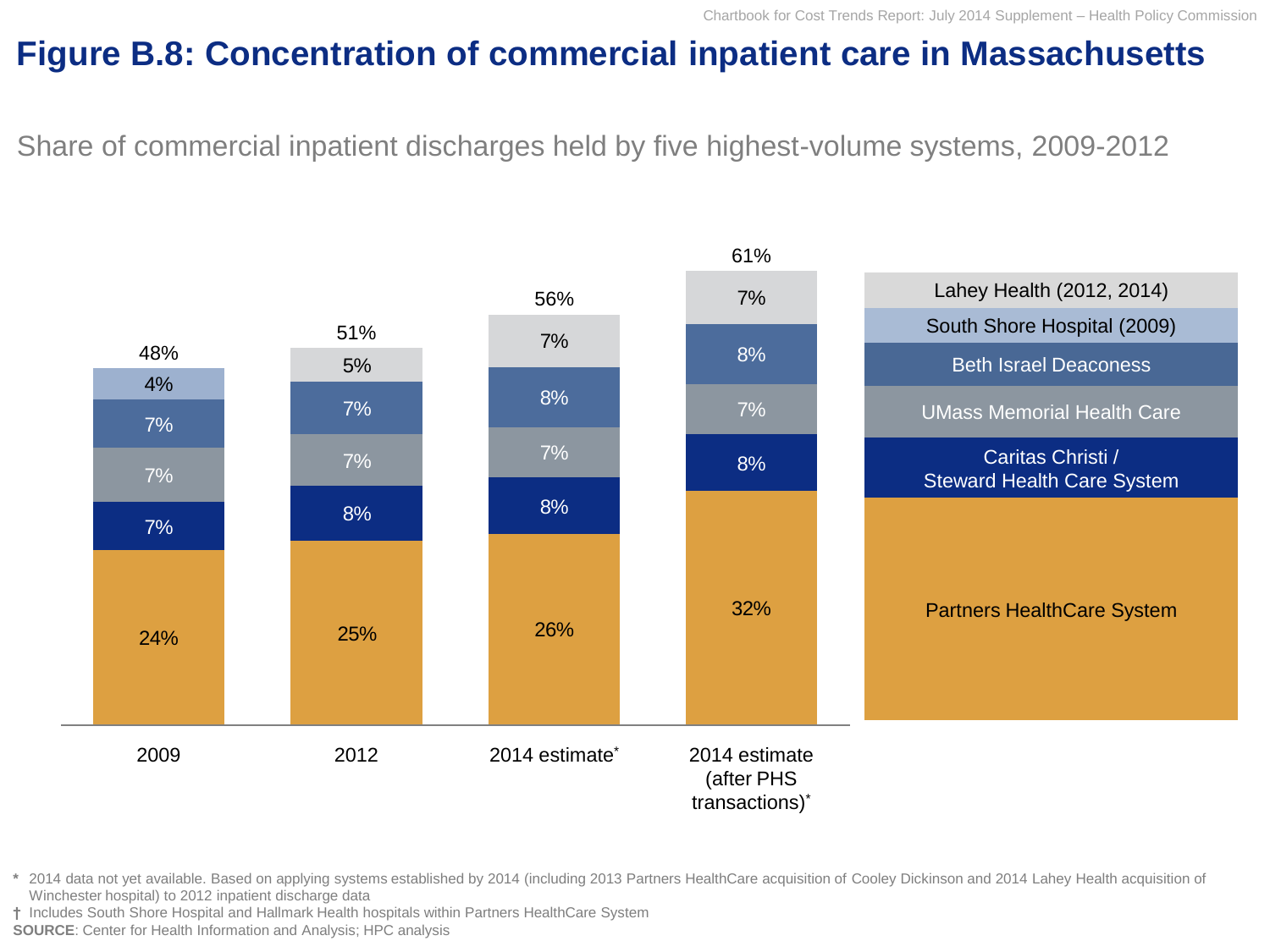# **Figure B.9: Concentration of commercial inpatient discharges by diagnostic area**

Percent of commercial inpatient discharges at 5 highest-volume hospital systems in each diagnostic area\* , 2012

Share of system with highest volume

Total share of systems with 2nd- to 5th-highest volume

|                                |      | Medical discharges |     |     | Surgical and<br>delivery discharges |     |     |     |
|--------------------------------|------|--------------------|-----|-----|-------------------------------------|-----|-----|-----|
| Pregnancy,<br>Childbirth       | $-t$ |                    |     |     | 31%                                 | 26% | 57% |     |
| <b>Digestive</b><br>System     | 19%  | 29%                | 48% |     | 24%                                 | 29% | 54% |     |
| Musculoskeletal<br>System      | $-t$ |                    |     |     | 24%                                 | 35% | 59% |     |
| Circulatory<br>System          | 19%  | 29%                | 48% |     | 27%                                 | 31% | 58% |     |
| Respiratory<br>System          | 16%  | 30%                | 47% |     | $-t$                                |     |     |     |
| <b>Nervous</b><br>System       | 22%  | 30%                | 52% |     | 40%                                 |     | 32% | 72% |
| Myeloproliferative<br>(Cancer) | 41%  |                    | 38% | 78% | 50%                                 |     | 30% | 80% |

**\*** Diagnostic areas shown were selected as high-volume and/or high-expenditure service lines

**†** Not shown because of low volume of discharges of this type

**SOURCE**: Massachusetts Health Data Consortium; HPC analysis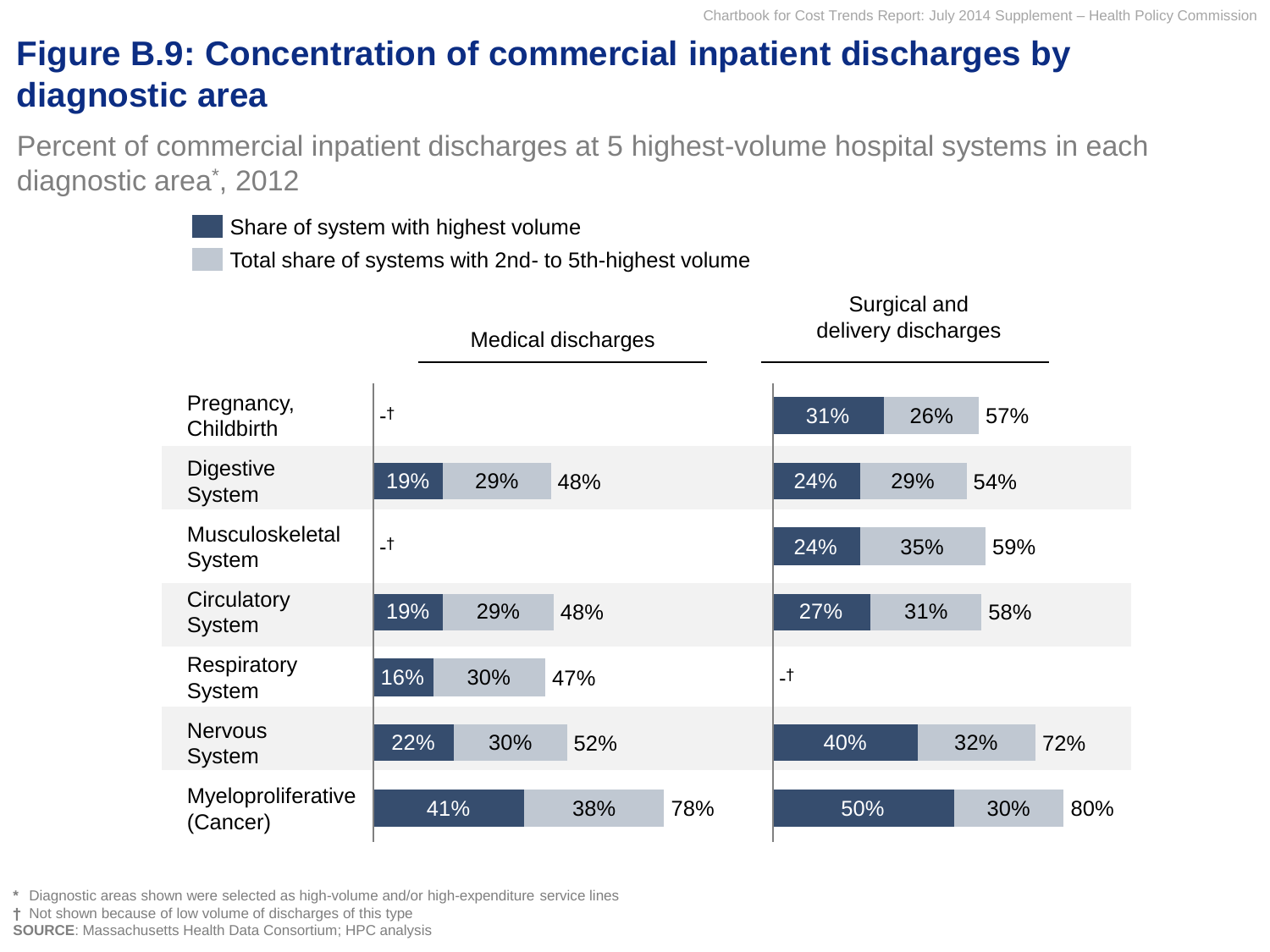## **Figure B.10: APM coverage by payer type**

Percent of members/beneficiaries covered by APMs<sup>\*</sup>, 2012



**\*** For the purpose of these estimates, we consider APMs based on the definition used in CHIA's 2013 report on Alternative Payment Methods in the Massachusetts Commercial Market. This definition includes global budget, limited budget, bundled payment, and other non-fee-for-service models. Pay-for-performance incentives accompanying fee-for-service payments are not included in this estimate.

**\*** Includes Commonwealth Care

**SOURCE**: Center for Health Information and Analysis; Centers for Medicare & Medicaid Services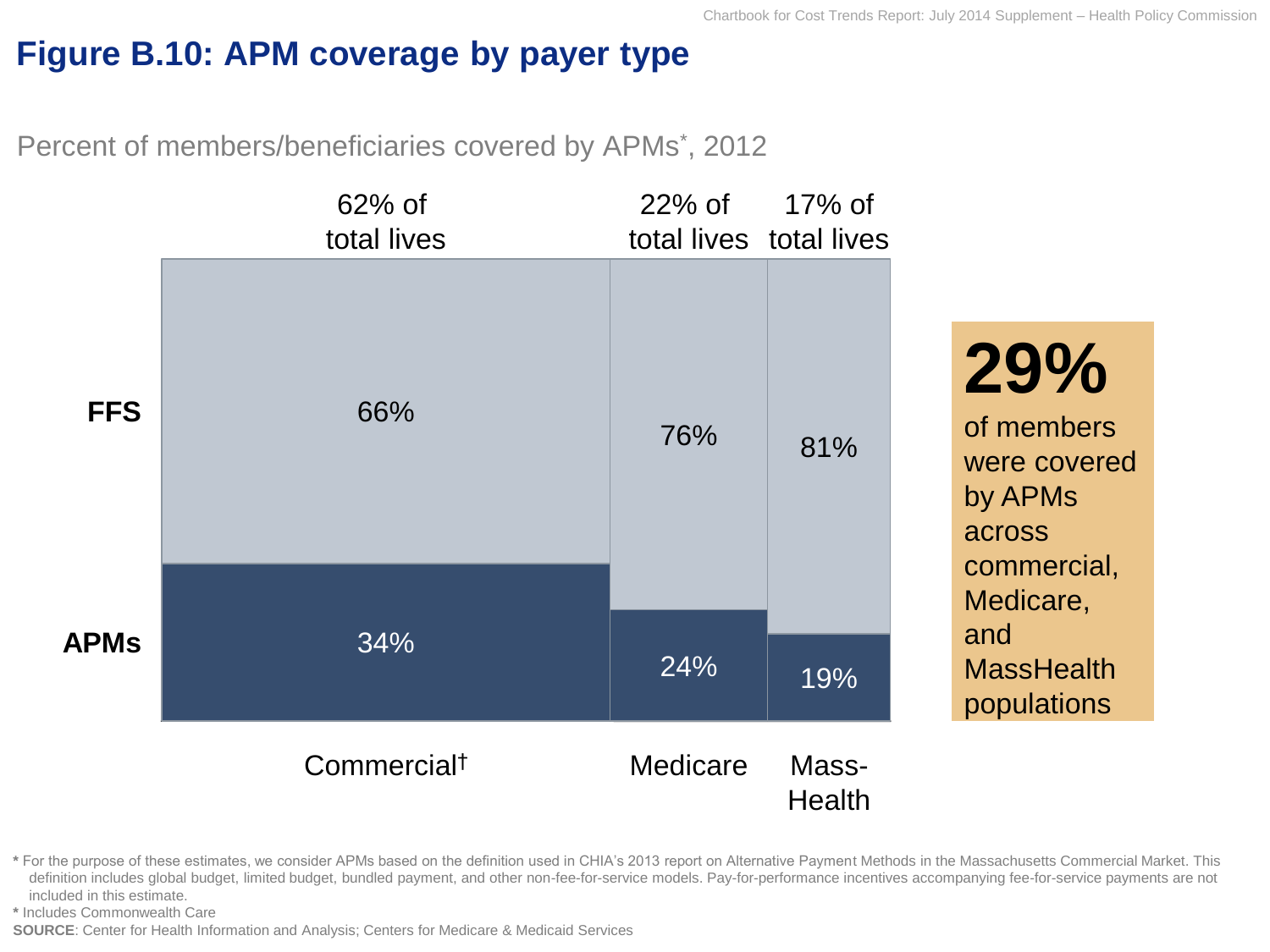#### **Figure C.1: Overall rates of preventable hospitalization by income quartile\***

Preventable admissions per 100,000 residents, 2012



**\*** Income was estimated using the median household income for the patient's zip code. Preventable hospitalizations were calculated using AHRQ's prevention quality indicator (PQI) measures. All figures are age- and sex-adjusted.

**SOURCE**: Center for Health Information and Analysis; HPC analysis